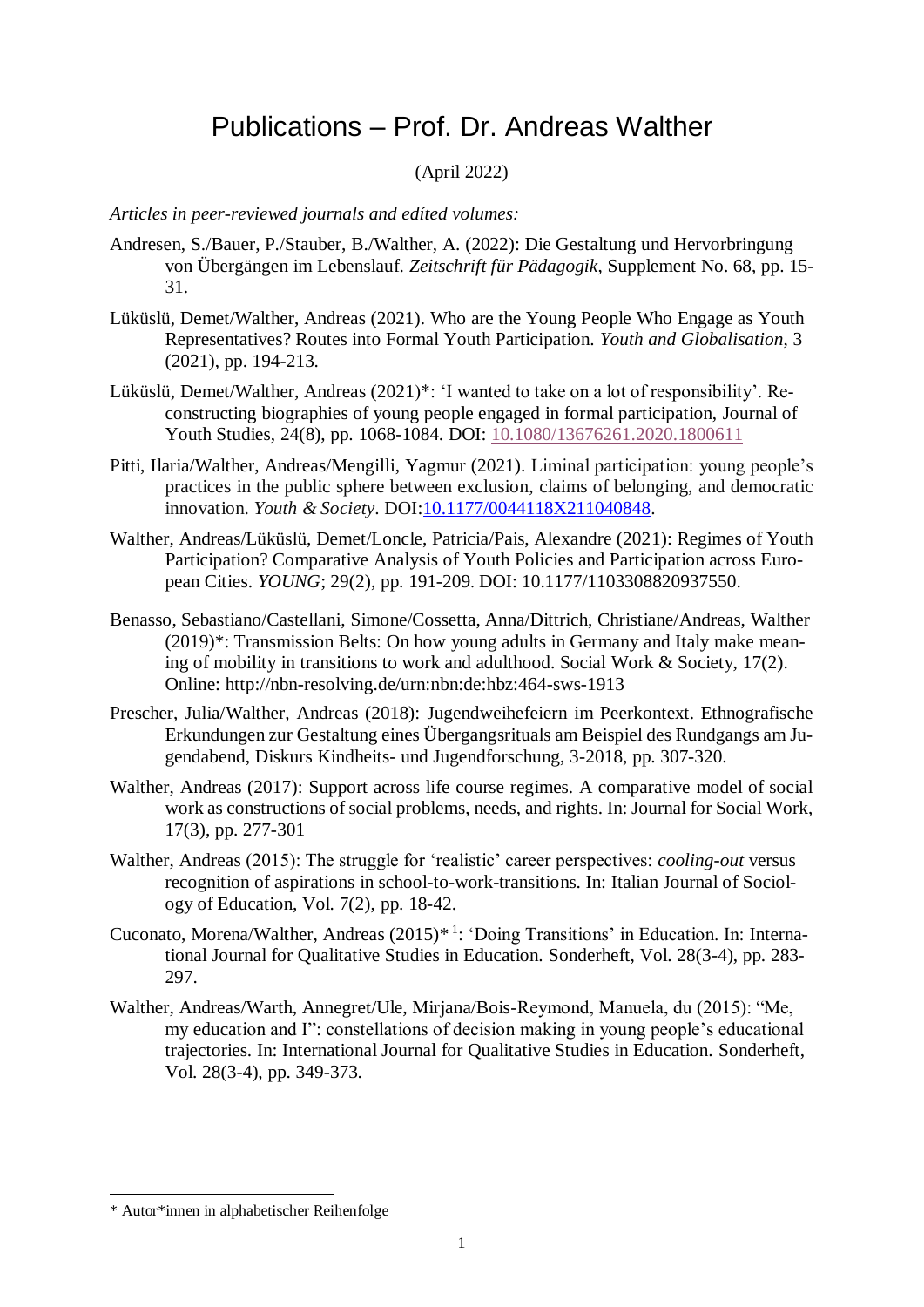- Bolay, Eberhard/Walther, Andreas (2014)\*: Möglichkeiten außerschulischer Hilfen in der Bearbeitung von Bildungsbenachteiligung. Potenziale und Grenzen ausgewählter Handlungsfelder der Jugendsozialarbeit, in: Zeitschrift für Erziehungswissenschaft, 17(1), Supplement 2, pp. 369-392.
- Meuth, Miriam/Warth, Annegret/Walther, Andreas (2014)\*: No crisis but a paradigm shift? Youth policy in Germany between continuity and change, in: International Journal of Youth and Adolescence *International Journal for Youth and Adolescence, Vol. 19. Online:* http://dx.doi.org/10.1080/02673843.2013.813860.
- Walther, Andreas (2014): Bildung und Partizipation. Ein Beitrag zum Bildungsdiskurs in der Jugendhilfe, in: Zeitschrift für Sozialpädagogik, 12(2), pp, pp. 116-134.
- Walther, Andreas (2012): Access, coping and relevance of education in youth transitions. The German transition system between labour society and knowledge society, in: Billett, Stephen/ Johnson, Greer/Thomson, Sue/Sim, Cheryl/Hay Stephen/Ryan, Jill (Ed.): Experience of School Transitions: Policies, Practice and Participants. Springer Netherlands, pp. 87-106.
- Walther, Andreas (2012): Youth actor of social change? Differences and convergences across Europe, in: Studi di Sociologia 1/2012, pp. 17-41.
- Walther, Andreas/Stauber, Barbara/Pohl, Axel (2012): Support and Success in Youth Transitions, in: Moreno Minguez, Almudena (Ed.): Family Well-Being: European Perspectives. Social Indicators Research Series, pp. 225-242.
- Walther, Andreas (2010): Partizipation oder Nicht-Partizipation? Sozialpädagogische Vergewisserung eines scheinbar eindeutigen Konzepts zwischen Demokratie, sozialer Integration und Bildung, in: neue praxis 2/2010, pp. 115-137.
- Walther, Andreas (2009): "It was not my choice, you know?" Young people's subjective views and decision making processes in biographical transitions, in: Schoon, Ingrid/Silbereisen, Rainer K. (Ed.): Transitions from School to Work: Globalisation, Individualisation, and Patterns of Diversity. Cambridge: Cambridge University Press, pp. 121-145.
- Pohl, Axel/Walther, Andreas (2007)\*: Activating the disadvantaged. Variations in addressing youth transitions across Europe, in: International Journal for Lifelong Education, Vol. 26(5), pp. 533-553.
- Walther, Andreas (2007): Aktivierung als neues Paradigma der Lebenslaufpolitik in Europa. Varianten aktiver Arbeitsmarktpolitik im Vergleich und ihre biographischen Auswirkungen auf die Übergänge junger Frauen und Männer, in: Diskurs Kindheits- und Jugendforschung, 2(3), pp. 391-405.
- Stauber, Barbara/Walther, Andreas (2006)\*: De-standardised pathways to adulthood in Europe: informal learning in informal networks, in: Papers, Revista de Sociología No. 79, pp. 241-262.
- Walther, Andreas (2006): Regimes of Youth Transitions. Choice, flexibility and security in young people's experiences across different European contexts, in: YOUNG, 14(2), pp. 119-141.
- Walther, Andreas/Plug, Wim (2006): Transitions from School to Work in Europe: Destandardization and Policy Trends, in: du Bois-Reymond, Manuela/Chisholm, Lynne (Ed.): The Modernization of Youth Transitions in Europe. New Directions for Child and Adolescent Development, No. 113, pp. 77-91.
- Walther, Andreas/Stauber, Barbara/Pohl, Axel (2005): Informal networks in youth transitions in West Germany, Journal of Youth Studies, (8)2, pp. 221-241.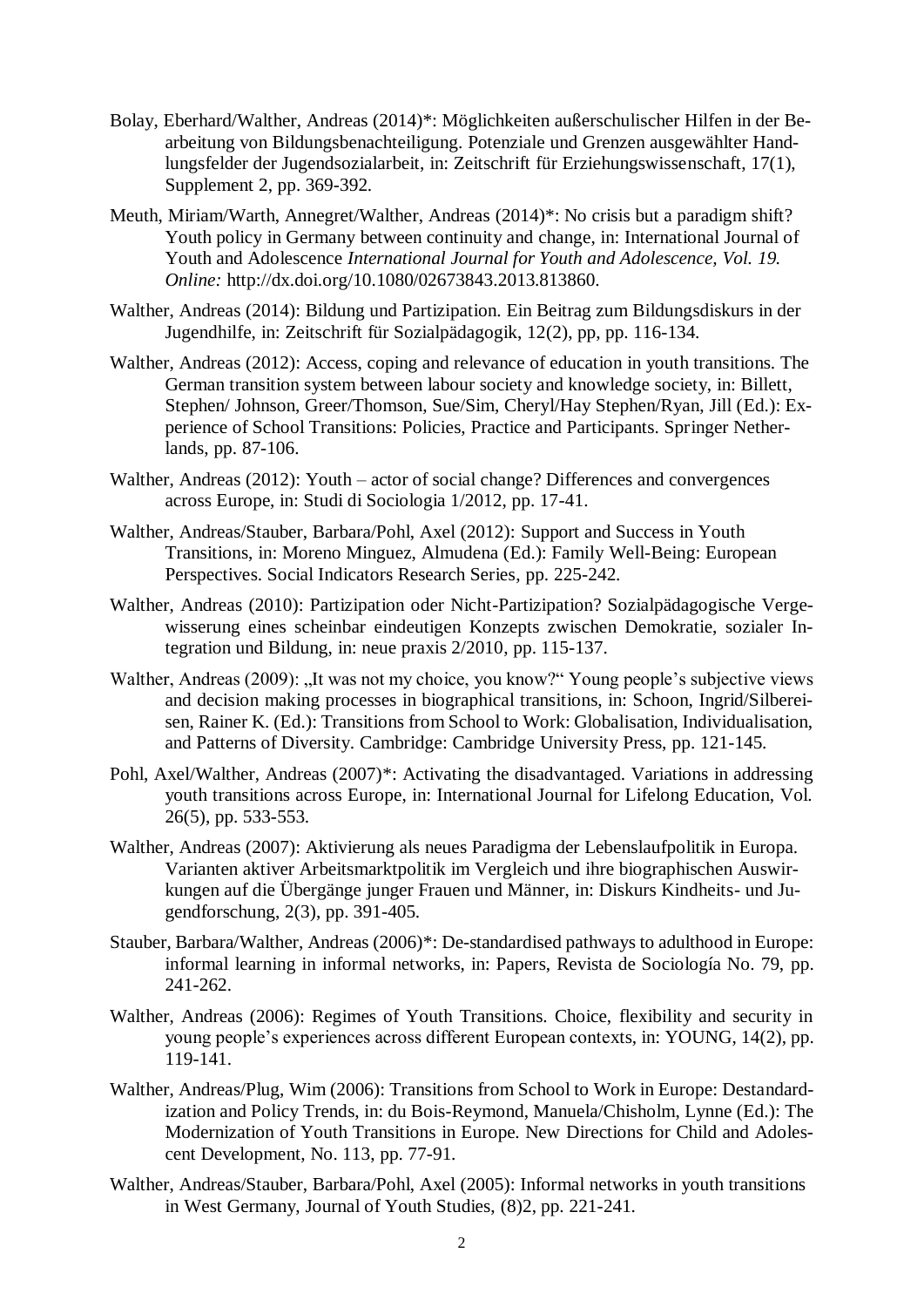- Walther, Andreas (2002): ,Benachteiligte Jugendliche': Widersprüche eines sozialpolitischen Deutungsmusters. Anmerkungen aus einer europäisch-vergleichenden Perspektive, in: Soziale Welt, 53(1), pp. 87-107.
- EGRIS (European Group for Integrated Social Research (2001): Misleading Trajectories: Transition Dilemmas of Young Adults in Europe, in: Journal of Youth Studies, 4(1), pp. 101- 119.

#### *Books (monographs and edited volumes)*

- Andresen, S./Bauer, P./Stauber, B./Walther, A. (Eds.) (2022): Doing Transitions die Hervorbringung von Übergängen im Lebenslauf. *Zeitschrift für Pädagogik*, Supplement *No. 68*.
- Stauber, B./Walther, A./Settersten, R.A. (Eds.) (2022*): Doing Transitions in the Life Courses – Practices and Processes*. Cham: Springer Nature (forthcoming).
- Franzheld, T./Walther, A. (Eds.) (2021): "Vermessungen" der Kinder- und Jugendhilfe. Ver*such einer Standortbestimmung*. Weinheim, Basel: Beltz Juventa.
- Walther, Andreas/Stauber, Barbara/Rieger-Ladich, Markus/Wanka, Anna (Eds.) (2020*): Reflexive Übergangsforschung. Theoretische und methodologische Grundlagen*. Opladen: Barbara Budrich.
- Walther, Andreas/Batsleer, Janet/Loncle, Patricia/Pohl, Axel (Eds.) (2020): *The Struggle of Participation and Young People. Contested Practices, Power and Pedagogies in Public Spaces*. London: Routledge.
- Pohl, A./Reutlinger, C./Walther, A./Wigger, A. (Eds.) (2019): Praktiken Jugendlicher im öffentlichen Raum – zwischen Selbstdarstellung und Teilhabeansprüchen. Wiesbaden: Springer.
- Walther, A./Parreira do Amaral, M./Cuconato, M. (Eds.) (2016): Governance of Educational Trajectories in Europe. Pathways, Policies and Practice: London: Bloomsbury.
- Litau, J./Walther, A./Warth, A./Wey, S. (2016) (Ed.): Theorie und Forschung zur Lebensbewältigung. Weinheim, Basel: Beltz Juventa.s
- Cuconato, Morena/Walther, Andreas (Eds.) (2015): Doing transitions in education. International Journal for Qualitative Studies in Education. Sonderheft, Vol. 28(3-4).
- Hof, Christiane/Meuth, Miriam/Walther, Andreas (Eds.) (2014): Pädagogik der Übergänge. Übergänge in Lebenslauf und Biographie als Anlässe und Bezugspunkte von Erziehung, Bildung und Hilfe. Beltz Juventa.
- Schröer, Wolfgang/Stauber, Barbara/Walther, Andreas/ Böhnisch, Lothar/Lenz, Karl (Eds.) (2013): Handbuch Übergänge. Weinheim, Basel: Beltz Juventa.
- Walther, Andreas/Weinhardt, Marc (Ed.) (2013): Beratung im Übergang. Zur sozialpädagogischen Herstellung biographischer Reflexivität. Weinheim, Basel: Beltz Juventa.
- Loncle, Patricia/Cuconato, Morena/Muniglia, Virginie/Walther, Andreas (Eds.) (2012): Youth participation in Europe. Beyond Discourses, Practices and Realities. Bristol: Policy Press.
- Pohl, Axel/Stauber, Barbara/Walther, Andreas (Eds.) (2011): Jugend Akteurin sozialen Wandels. Weinheim, München: Juventa.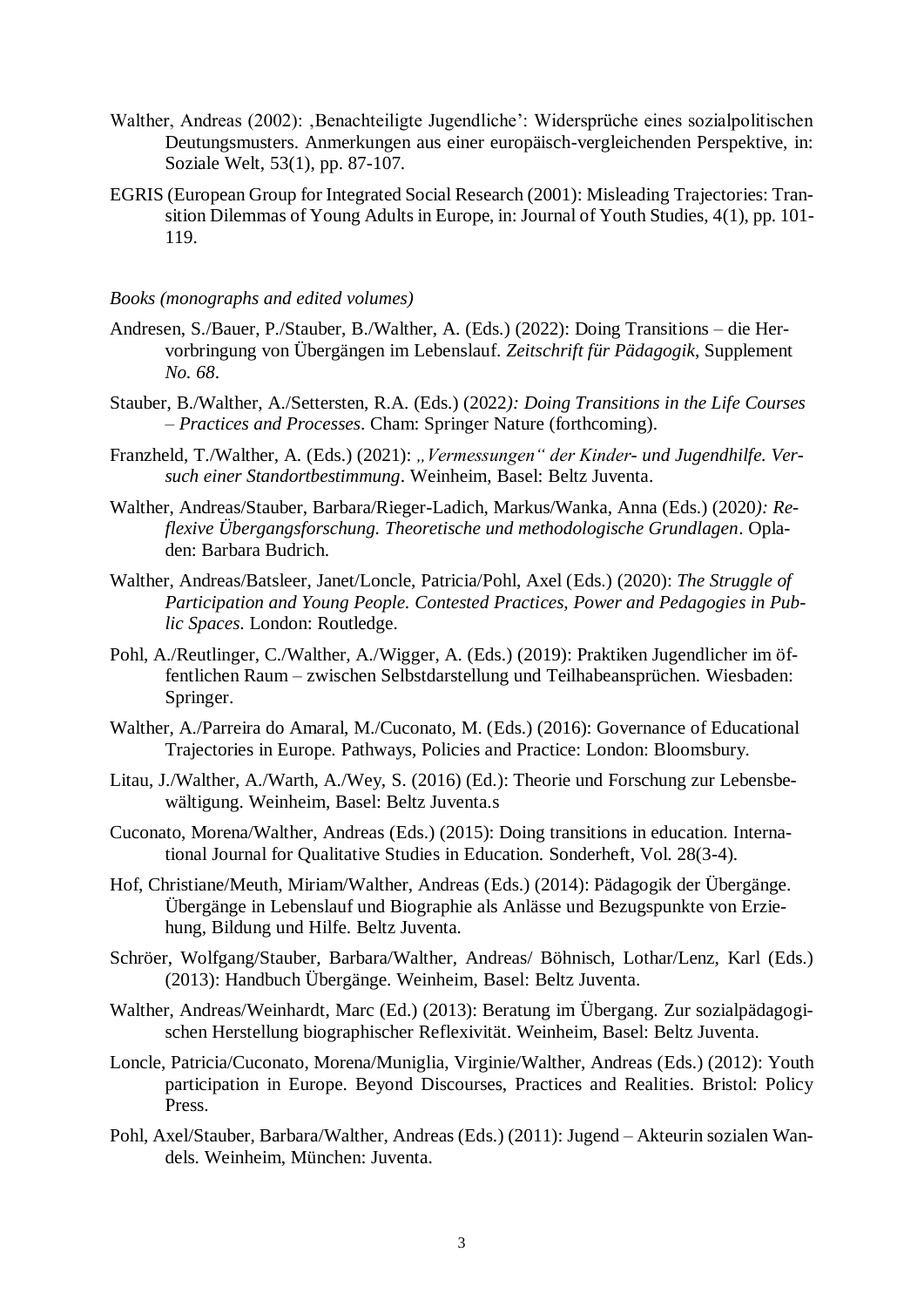- Walther, Andreas (2011): Regimes der Unterstützung im Lebenslauf. Ein Beitrag zum internationalen Vergleich in der Sozialpädagogik. Opladen: Barbara Budrich Verlag.
- Stauber, Barbara/Pohl, Axel/Walther, Andreas (Eds.) (2007): Subjektorientierte Übergangsforschung. Rekonstruktion und Unterstützung biografischer Übergänge junger Erwachsener. Weinheim und München: Juventa.
- Walther, Andreas/du Bois-Reymond, Manuela/Biggart, Andy (Ed.) (2006): Participation in transition. Motivation of young people for working and learning across Europe, Frankfurt/Main u.a.: Peter Lang.
- López Blasco, Andreu/Walther, Andreas (Ed.) (2004): Políticas de Juventud en Europa un contexto de flexibilidad e incertidumbre. Revista de estudios DE JUVENTUD No 65.
- López Blasco, Andreu/McNeish, Wallace/Walther, Andreas (Ed.) (2003): Young people and the contradictions of inclusion: Integrated Transition Policies in Europe. Bristol: Policy Press.
- Miles, Steven/Pohl, Axel/Stauber, Barbara/Walther, Andreas/Banha, Rui/ Gomes Maria do Carmo (2002): Communities of Youth. Aldershot: Ashgate.
- Walther, Andreas/Stauber, Barbara/Biggart, Andy/du Bois-Reymond, Manuela/Furlong, Andy/ López Blasco, Andreu/Moerch, Sven/ Pais, José Machado (Ed.) (2002): Misleading Trajectories – Integration Policies for Young Adults in Europe. Opladen: Leske & Budrich.
- Walther, Andreas/Stauber, Barbara (Ed.) (1999): Lifelong Learning in Europe differences and divisions, Vol. 2. Tübingen: Neuling.
- Walther, Andreas/Stauber, Barbara (Ed.) (1998): Lebenslanges Lernen in Europa Optionen der Vereinbarung von Leben, Lernen und Arbeiten / Lifelong Learning in Europe: Options for the Integration of Living, Learning and Working? Tübingen: Neuling.
- Walther, Andreas (Ed.) (1996): Junge Erwachsene in Europa jenseits der Normalbiographie. Opladen: Leske & Budrich.
- Stauber, Barbara/Walther, Andreas (1995): Nur Flausen im Kopf? Lebens- und Berufsentscheidungen von Mädchen und Jungen als Frage regionaler Optionen. Bielefeld: Karin Böllert KT-Verlag.

#### *Articles in non-peer-reviewed journals and edited volumes*

- Schwanenflügel, Larissa/Walther, Andreas (2022): Learning to Participate in and through Conflict, in: Becevic, Zulmir/Andersson, Björn (Eds.): *Youth Participation and Learning Critical Perspectives on Citizenship Practices in Europe*. Springer: Cham, pp. 37- 55.
- Settersten, R.A./Stauber, B./Walther, A. (2022): Doing Transitions: A New Research Perspective, in: Stauber, B./Walther, A./Settersten, R.A. (Eds.)*: Doing Transitions in the Life Courses – Practices and Processes*. Cham: Springer Nature (forthcoming).
- Walther, A. (2022): Welfare States as Transition Regimes: Reconstruction from International Comparisons of Young People's Transitions to Work, Stauber, B./Walther, A./Settersten, R.A. (Eds.)*: Doing Transitions in the Life Courses – Practices and Processes*. Cham: Springer Nature (forthcoming).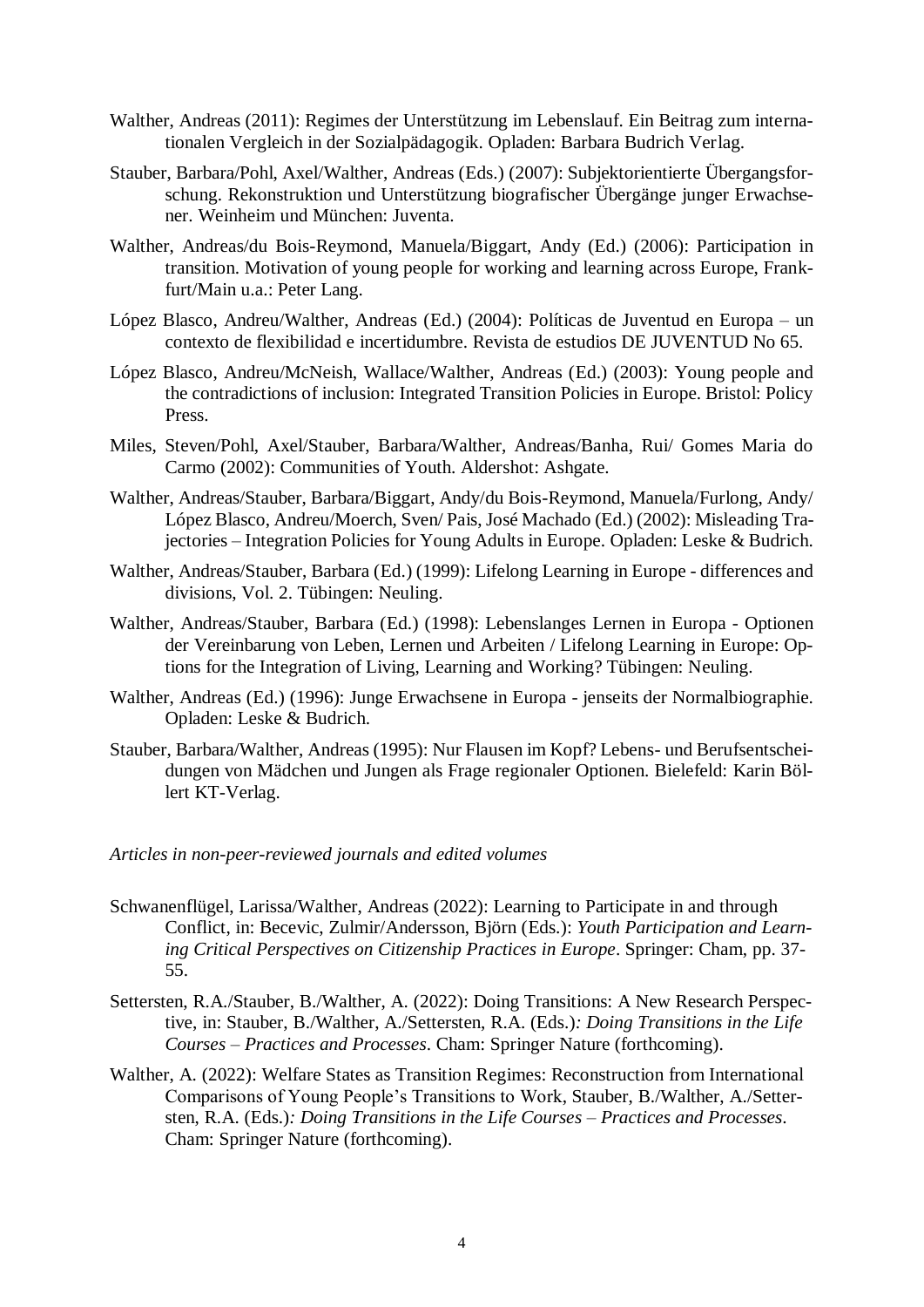Walther, A./Stauber, B./Settersten, R.A. (2022): The Significance of Relationality in Doing Transitions, in: Stauber, B./Walther, A./Settersten, R.A. (Eds.)*: Doing Transitions in the Life Courses – Practices and Processes*. Cham: Springer Nature (forthcoming).

#### (2021)

- Franzheld, T./Walther, A. (2021): Vermessungen der Kinder- und Jugendhilfe. Einleitung und Ausgangslage, in: Franzheld, T./Walther, A. (Ed.): "Vermessungen" der Kinder- und Jugendhilfe. Versuch einer Standortbestimmung. Weinheim, Basel: Beltz Juventa, pp. 9-32.
- Stauber, B./Walther, A. (2021): Junge Erwachsene in der Offenen Kinder- und Jugendarbeit, in: Deinet, U./Sturzenhecker, B./Schwanenflügel, L./Schwerthelm, M. (Ed.): Handbuch Offene Kinder- und Jugendarbeit. 5. Auflage. Wiesbaden: Springer Nature, pp. 387-400.
- Verlage, T./Walther, A. (2021): Ausschluss durch Einschluss im Übergang in Arbeit. Widersprüche sozialpädagogischen Handelns in der Jugendberufshilfe. In: Anhorn, R./Bettinger, F./Stehr J. (Ed.): Handbuch – Soziale Ausschließung und Soziale Arbeit. VS-Verlag, Wiesbaden, pp. 1087 – 1103
- Walther, A. (2021): Kinder- und Jugendhilfe im wohlfahrtsstaatlichen Lebenslaufregime. Verortung von Spannungslinien des Aufwachsens in öffentlicher Verantwortung, in: Franzheld, T./Walther, A. (Ed.): "Vermessungen" der Kinder- und Jugendhilfe. Versuch einer Standortbestimmung. Weinheim, Basel: Beltz Juventa, pp. 32-58.

## (2020)

- Eulenbach, Marcel/Fuchs, Thorsten/Mengilli, Yagmur/Walther, Andreas/Wiezorek, Christine (2020): "Ich mochte Teil einer Jugendbewegung sein"? – Jugendkultur, Protest, Partizipation, in: van Ackeren, Isabell/Bremer, Helmut/Kessl, Fabian/Koller, Hans Chrhristoph, Pfaff, Nicolle,´/Rotter, Caroine/Klein, Dominique/Salaschek, Ulrich (Ed.): Bewegungen. Beiträge zum 26. Kongress der Deutschen Gesellschaft für Erziehungswissenschaft, Opladen: Babara Budrich, pp. 613-627.
- Julkunen, Ilse/Walther, Andreas (2020): Social Work and Schooling, in: Kessl, Fabian/Lorenz, Walter/Otto, Hans-Uwe/White, Sue (Ed.): European Social Work – a Compendium. Opladen et al.: Babraba Budrich, pp. 127-153.
- Stauber, Barbara/Wanka, Anna/Walther, Andreas/Rieger-Ladich, Markus (2020*):* Reflexivität in der Übergangsforschung. Doing Transitions als relationale Perspektive auf Übergänge im Lebenslauf, in: Walther, Andreas/Stauber, Barbara/Rieger-Ladich, Markus/ Wanka, Anna (Ed.): *Reflexive Übergangsforschung: Theoretische Grundlagen und methodologische Herausforderungen.* Opladen: Verlag Barbara Budrich, pp. 281-305.
- Walther, Andreas (2020): Wohlfahrtsstaaten Regimes der Gestaltung von Übergängen. Rekonstruktion durch internationalen Vergleich am Beispiel von Übergängen in Arbeit, in: Walther, Andreas/Stauber, Barbara/Rieger-Ladich, Markus/ Wanka, Anna (Ed.): *Reflexive Übergangsforschung: Theoretische Grundlagen und methodologische Herausforderungen.* Opladen: Verlag Barbara Budrich, pp. 143-165.
- Walther, Andreas (2020): Meritokratie, Gate-Keeper und Bildungsentscheidungen: Reproduktion von Ungleichheit durch die Herstellung von Übergängen. In: Silkenbeumer,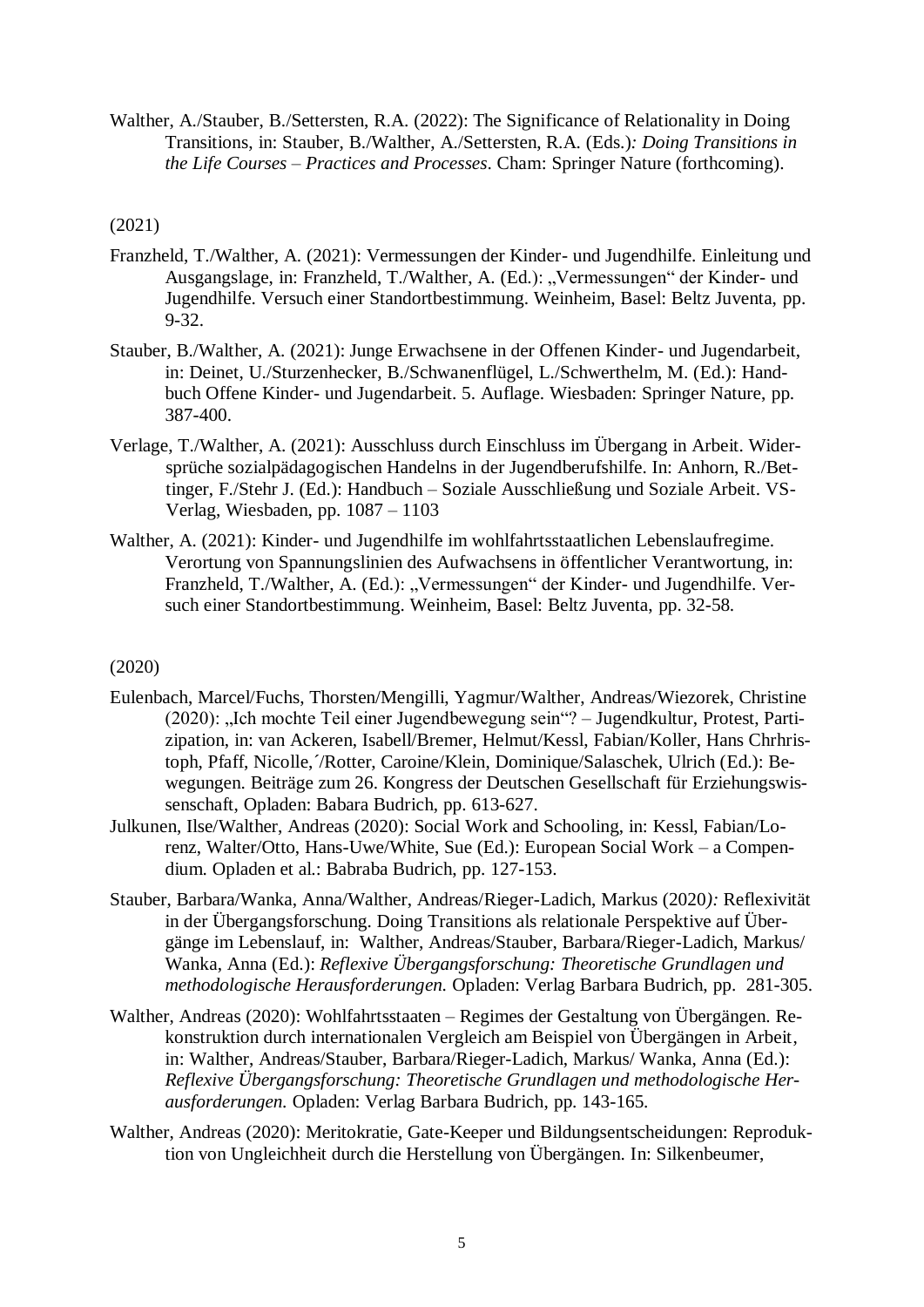Mirja/Thiersch, Sven/Labede, Julia (Ed.): Individualisierte Übergänge: Aufstiege, Abstiege, Umstiege und Ausstiege im Bildungssystem. Wiesbaden: Springer VS, pp. 61- 89.

#### (2019)

- Batsleer, Janet/Walther, Andreas/Lüküslü, Demet (2019): Struggle over participation: Towards a grounded theory of youth participation. In: Walther, Andreas/Batsleer, Janet/Loncle, Patricia/Pohl, Axel (eds.): The Struggle of Participation and Young People. Contested Practices, Power and Pedagogies in Public Spaces. London: Routledge, pp. 199-219.
- Dittrich, Christiane/Walther, Andreas (2019): Berufsorientierung durch Information und Verantwortung. Prozessierung von Übergängen durch die Inszenierung von Beratung in der Schule, in: Chyle, Heike/Dittrich, Christiane/Muche, Claudia/Schröder, Christian/Wlassow, Nina (Ed.): Übergänge in Arbeit gestalten. Beratungsdienstleistungen im Vergleich. Weinheim, Basel: Beltz Juventa, pp. 115-157.
- Dittrich, Christiane/Wlassow, Nina/Walther, Andreas (2019): Ein sekundäranalytischer Blick auf Transition Processing - Rationalitäten in der europäischen und nationalen Berichterstattung, in: Chyle, Heike/Dittrich, Christiane/Muche, Claudia/Schröder, Christian/Wlassow, Nina (Ed.): Übergänge in Arbeit gestalten. Beratungsdienstleistungen im Vergleich. Weinheim, Basel: Beltz Juventa, pp. 32-56.
- Lüküslü, Demet/Pais, Alexandre/Tuorto, Dario/Walther, Andreas (2019): "This is a compressed political system." Ambivalences of formal youth participation. In: Walther, Andreas/Batsleer, Janet/Loncle, Patricia/Pohl, Axel (eds.): The Struggle of Participation and Young People. Contested Practices, Power and Pedagogies in Public Spaces. London: Routledge, pp. 67-82.
- Pohl, Axel/Batsleer, Janet/Loncle, Patricia/Walther, Andreas (2019): Contested practices, power and pedagogies of young people in public spaces: an introduction. In: Walther, Andreas/Batsleer, Janet/Loncle, Patricia/Pohl, Axel (eds.): The Struggle of Participation and Young People. Contested Practices, Power and Pedagogies in Public Spaces. London: Routledge, pp. 1-13.
- Schröder, Christian/Dittrich, Christiane/Muche, Claudia/Truschkat, Inga/Chyle, Heike/Wlassow, Nina/Ebbers, Ilona/Karl, Ute/Stauber, Barbara/Walther, Andreas (2019): Ergebnisse und Ausblick, in: Chyle, Heike/Dittrich, Christiane/Muche, Claudia/Schröder, Christian/Wlassow, Nina (Ed.): Übergänge in Arbeit gestalten. Beratungsdienstleistungen im Vergleich. Weinheim, Basel: Beltz Juventa, pp. 322-336.
- Schwanenflügel, Larissa/Walther, Andreas (2019): Partizipation als schwierige Balance zwischen Gerechtigkeit und Konflikt. In: Pohl, Axel/Reutlinger, Christian/Walther, Andreas/Wigger, Annegret (Ed.). Praktiken Jugendlicher im öffentlichen Raum – zwischen Selbstdarstellung und Teilhabeansprüchen. Wiesbaden: Springer VS, pp. 89- 115.
- Walther, Andreas (2019): Lokale Konstellationen von Jugendpartizipation im Vergleich, in: Pohl, Axel/Reutlinger, Christian/Walther, Andreas/Wigger, Annegret (Ed.). Praktiken Jugendlicher im öffentlichen Raum – zwischen Selbstdarstellung und Teilhabeansprüchen. Wiesbaden: Springer VS, pp. 167-195.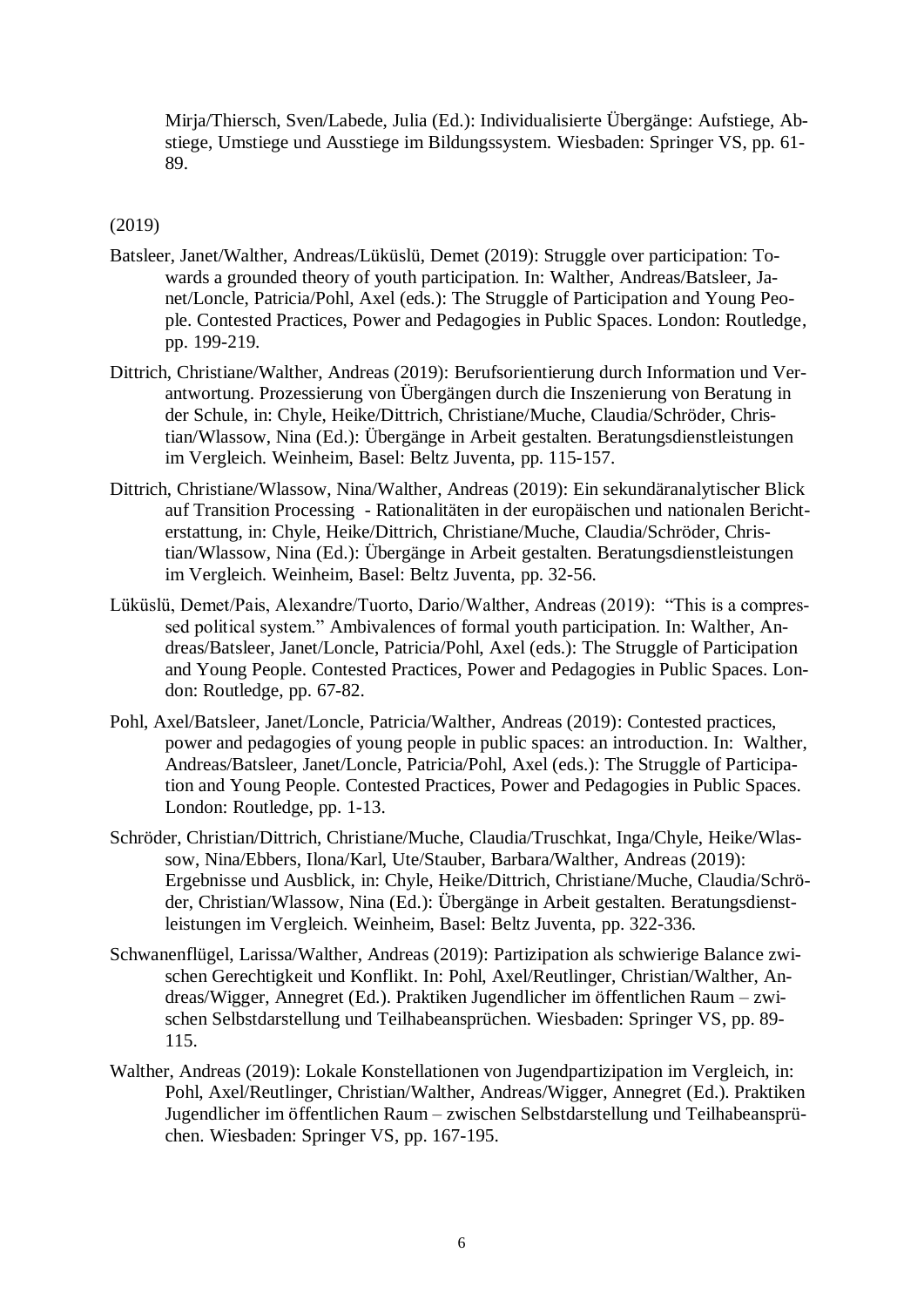- Walther, Andreas (2019): Teilhabe als Partizipation und als Problem, in: Kommission Sozialpädagogik (Ed.): Teilhabe in\*trotz\*durch Sozialpädagogik. Weinheim, Basel: Beltz Juventa, pp. 48-64.
- Walther, Andreas/Pohl, Axel/Loncle, Patricia/Thomas, Nigel Patrick (2019): Researching youth participation – theoretical and methodological limitations of existing research and innovative perspectives. In: Walther, Andreas/Batsleer, Janet/Loncle, Patricia/Pohl, Axel (eds.): The Struggle of Participation and Young People. Contested Practices, Power and Pedagogies in Public Spaces. London: Routledge, pp. 15-34.
- Walther, Andreas/Pohl, Axel/Reutlinger, Christian/Wigger, Annegret (2019): Partizipation diesseits von Macht und Anerkennung? Teilhabeansprüche in den Praktiken Jugendlicher im öffentlichen Raum. In: Pohl, Axel/Reutlinger, Christian/Walther, Andreas/Wigger, Annegret (Ed.). Praktiken Jugendlicher im öffentlichen Raum – zwischen Selbstdarstellung und Teilhabeansprüchen. Wiesbaden: Springer VS, pp. 195- 225.
- Wigger, Annegret/Pohl, Axel/Reutlinger, Christian/Walther, Andreas (2019): Praktiken Jugendlicher im öffentlichen Raum – zwischen Selbstdarstellung und Teilhabeansprüchen: eine Annäherung, in: Pohl, Axel/Reutlinger, Christian/Walther, Andreas/Wigger, Annegret (Ed.). Praktiken Jugendlicher im öffentlichen Raum – zwischen Selbstdarstellung und Teilhabeansprüchen. Wiesbaden: Springer VS, pp. 1-23.

#### (2018)

- Stauber, Barbara/Walther, Andreas (2018): Übergänge im Lebenslauf und Übergangsforschung, in: Otto, Hans-Uwe/Thiersch, Hans/ Treptow, Rainer/Ziegler, Holger (Ed.): Handbuch Sozialarbeit/Sozialpädagogik. 6. Auflage, München: Reinhardt, pp. 1790- 1803.
- Walther, Andreas (2018): Internationaler Vergleich in der Sozialen Arbeit, in: Otto, Hans-Uwe/Thiersch, Hans/Treptow, Rainer/Ziegler, Holger (Ed.): Handbuch Sozialarbeit/Sozialpädagogik. 6. Auflage, München: Reinhardt, pp. 687-697.
- Walther, A./Stauber, B. (2018): Bildung und Übergänge, in: Schmidt-Hertha, B./Tippelt, R. (Ed.): Handbuch Bildungsforschung. 3. vollständig überarbeitete Auflage. VS Springer, pp. 905-923.

#### (2016)

- Cuconato, M./Dale, R./Parreira do Amaral, M./Walther, A. (2016): The Reshaping of Educational Trajectories in European Knowledge Societies, in: Walther, A./Parreira do Amaral, M./Cuconato, M. (Ed.): Governance of Educational Trajectories in Europe. Pathways, Policies and Practice: London: Bloomsbury, pp. 1-15.
- Cuconato, M./Madzinskaja, K./Walther, A./Warth, A. (2016): Students' Decision Making Strategies During Transitions, in: Walther, A./Parreira do Amaral, M./Cuconato, M.: Governance of Educational Trajectories in Europe. Pathways, Policies and Practice: London: Bloomsbury, pp. 223-247.
- Parreira, M. do/Walther, A. (2016): Comparative Multilevel Analysis of Educational Trajectories, in: Walther, A./Parreira do Amaral, M./Cuconato, M.: Governance of Educational Trajectories in Europe. Pathways, Policies and Practice: London: Bloomsbury,pp. 265-285.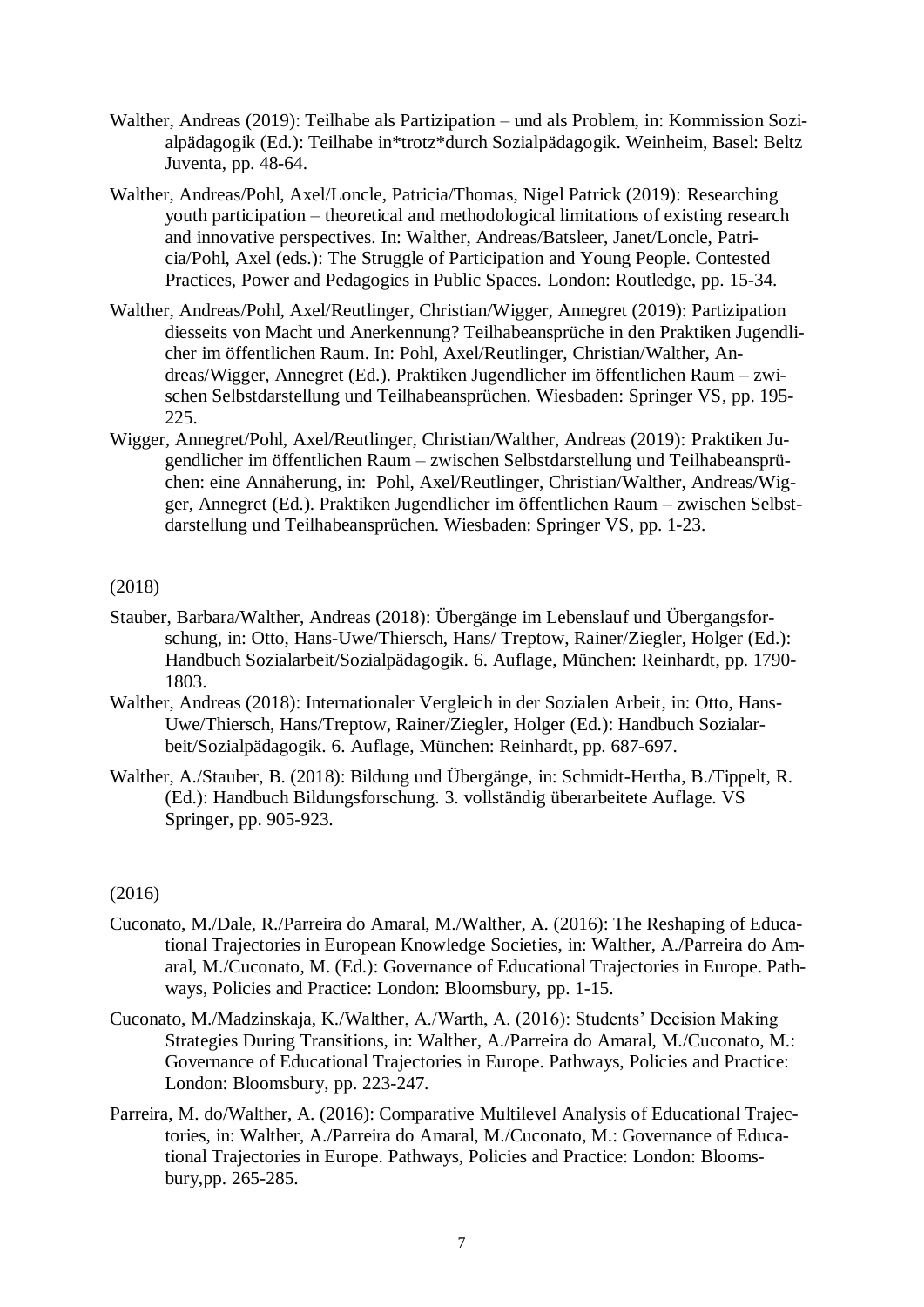- Pohl, A./Walther, A. (2016): Jugendhilfe als (Integrierte) Übergangspolitik? In: Lüdtke, J./Wiezorek, C. (Ed.): Jugendpolitiken. Wie geht Gesellschaft mit "ihrer" Jugend um? Weinheim, Bael: Beltz Juventa, pp. 120-141.
- Schwanenflügel, L./Walther, A. (2016): , Verjugendsozialarbeiterisierung' oder Infrastruktur der Anerkennung? Kinder- und Jugendhilfe im aktivierenden Wohlfahrtsstaat, in: Zipperle, M./Bauer, P./Stauber, B./Treptow, R. (Ed.): Vermitteln. Eine Aufgabe von Theorie und Praxis Sozialer Arbeit. Wiesbaden: VS Springer, pp. 309-323.
- Schwanenflügel, L./Walther, A. (2016): Jugendhilfe ohne Jugendpolitik? Oder: Teilhabe von Kindern und Jugendlichen im aktivierenden Wohlfahrtsstaat, in: Lüdtke, J./Wiezorek, C. (Ed.): Jugendpolitiken. Wie geht Gesellschaft mit "ihrer" Jugend um? Weinheim, Bael: Beltz Juventa, pp. 53-69.
- Stauber, B./Walther, A. (2016): Junge Erwachsene, in: Schröer, W./Struck, N./Wolff, M. (Ed.): Handbuch Kinder- und Jugendhilfe. 2. überarbeitete Auflage. Weinheim, Basel: Beltz Juventa, pp., pp. 135-166
- Stauber, B./Walther, A. (2016): Lebensweltorientierung in der Gestaltung biografischer Übergänge, in: Grundwald, K./Thiersch (ed.): Praxis Lebensweltorientierter Sozialer Arbeit, Weinheim, Basel: Beltz Juventa, pp. 599-571.
- Walther, A. (2016): Bildung und Bewältigung im Lebenslauf. Sozialpädagogische Forschungsperspektiven, in: Litau, J./Walther, A./Warth, A./Wey, pp. (Ed.): Theorie und Forschung zur Lebensbewältigung. Weinheim, Basel: Beltz Juventa, pp. 60-90.
- Walther, A. (2016): Jugendhilfe in Europa, in: Schröer, W./Struck, N./Wolff, M. (Ed.): Handbuch Kinder- und Jugendhilfe. 2. überarbeitete Auflage. Weinheim, Basel: Beltz Juventa, pp. 1375-1405.
- Walther, A. (2016): Pädagogik als Gestaltung und Gestalterin von Übergängen im Lebenslauf, in: Sonderpädagogische Förderung heute, 61(2), pp. 121-138.
- Walther, A. (2016): Übergangsberatung: Grundlagen und Perspektiven, in: Gieseke, W./Nittel, D. (Ed.): Handbuch Pädagogische Beratung über die Lebensspanne. Weinheim, Basel: Beltz Juventa, pp. 644-656.
- Walther, A./Cuconato, M./Parreira do Amaral, M./Dale, R. (2016): Comparative Perspective on the Governance of Education in the Life Course, in: Walther, A./Parreira do Amaral, M./Cuconato, M.: Governance of Educational Trajectories in Europe. Pathways, Policies and Practice: London: Bloomsbury, pp. 15-35.
- Walther, A./Weinhardt, M. (2016): Organisation und Organisationen von Beratung im Übergang, in: Althans, B./Engel, J. (Ed.): Responsive Organisationsforschung. Wiesbaden: VS Springer, pp. 307-327.

(2015)

Ahmed, pp./Hirschfeld, H./Schwanenflügel, L./Zipperle, M./Walther, A./Wiezorek, C. (2015): Eindeutige Unterscheidungen? Entgrenzungen zwischen Ein- und Ausschließung in bildungsbezogenen Hilfen für Kinder und Jugendliche, in: Kommission Sozialpädagogik (Ed.): Praktiken der Ein- und Ausschließungen in der Sozialen Arbeit, Weinheim, München: Beltz Juventa, pp. 193-209.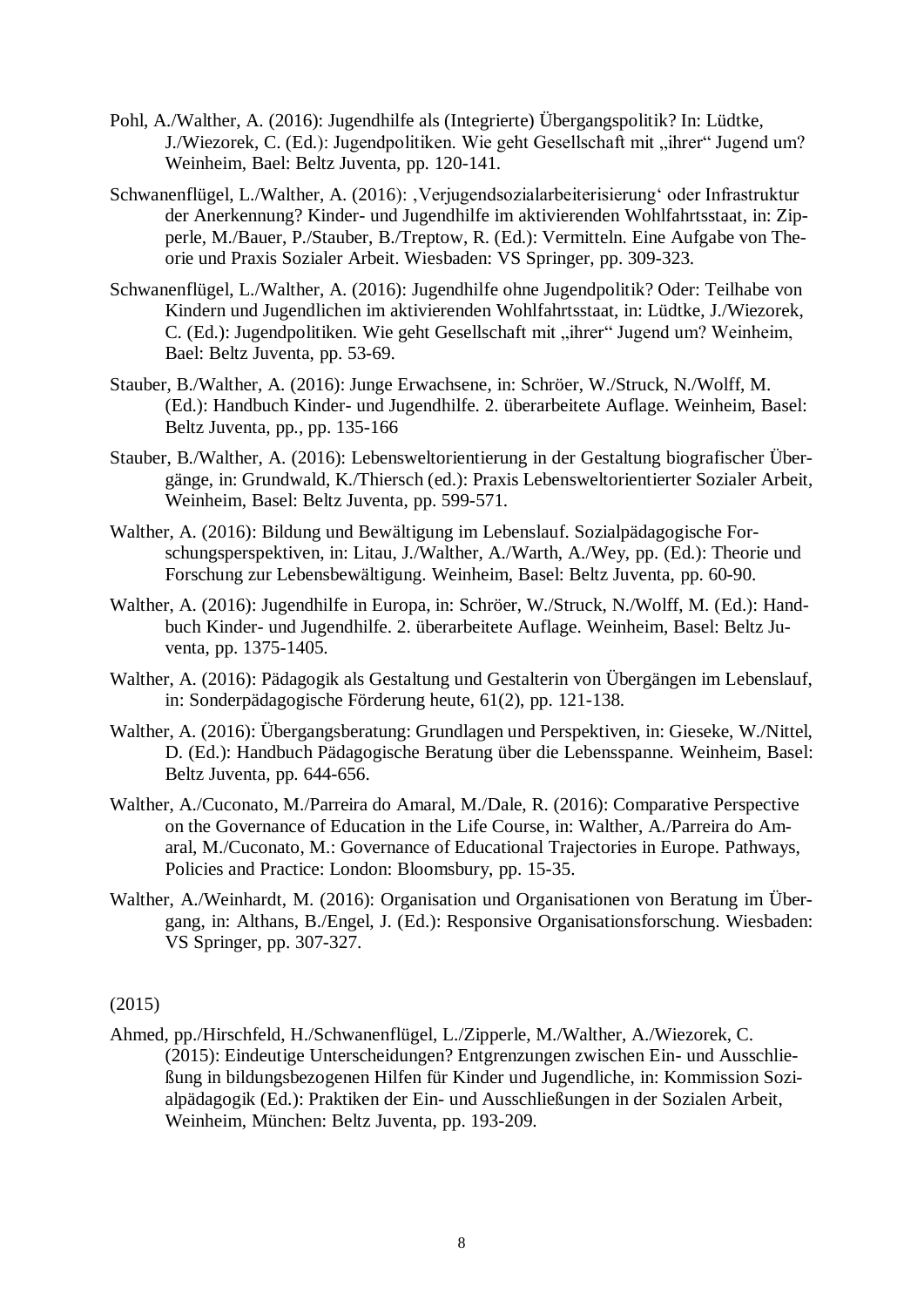- Schwanenflügel, L./Walther, A. (2015): Jugendhilfe im Übergang: Anerkennung von Bildungssubjekten oder Cooling-Out von BildungsverliererInnen? In: AGJ (Ed.): Gesellschaftlicher Wandel – Neue Herausforderungen für die Kinder- und Jugendhilfe?! Berlin: AGJ, pp. 143-159.
- Walther, A. (2015): Übergänge im Lebenslauf: Erziehungswissenschaftliche Heuristik oder pädagogische Gestaltungsaufgabe? In: Schmidt-Lauff, pp./Felden, Heide von/Pätzold, Henning (Ed.): Transitionen in der Erwachsenenbildung: gesellschaftliche, institutionelle und individuelle Übergänge. Opladen: Barbara Budrich, pp. 35-57.
- Walther, A. (2015): Wider den Einschluss: Inklusion aus sozialpädagogischer Perspektive, in: Schnell, I. (Ed.): Herausforderung Inklusion. Bad Heilbrunn: Klinkhardt, pp. 33-40.

#### (2014)

- Walther, Andreas (2014): Der Kampf um , realistische Berufsperspektiven'. Cooling-Out oder Aufrechterhaltung von Teilhabeansprüchen im Übergangssystem, in: Karl, U. (Ed.): Rationalitäten im Übergang. Weinheim, München: Beltz Juventa, pp. 118-136.
- Walther, Andreas (2014): Aneignung und Anerkennung. Subjektbezogene und soziale Dimensionen eines sozialpädagogischen Bildungsbegriffs, in: Deinet, Ulrich/Reutlinger, Christian (Ed.): Tätigkeit – Aneignung – Bildung. Positionierungen zwischen Virtualität und Gegenständlichkeit. Wiesbaden: VS Springer, pp. 97-113.
- Walther, Andreas (2014): Sozialpädagogik und "Social Pedagogy" Internationaler Vergleich oder (doppelte) Rezeption "deutscher" Theoriebildung durch die Hintertür, in: Faas, Stefan/Zipperle, Mirjana (Ed.): Sozialer Wandel: Herausforderungen für Kulturelle Bildung und Soziale Arbeit. Wiesbaden: VS Springer, pp. 89-107.

#### (2013)

- Pohl, Axel/Walther, Andreas (2013): Perspektiven einer integrierten Übergangspolitik, in: Schröer, Wolfgang/Stauber, Barbara/Walther, Andreas/ Böhnisch, Lothar/Lenz, Karl (Ed.) (2013): Handbuch Übergänge. Weinheim, Basel: Beltz Juventa, pp. 929-947.
- Stauber, Barbara/Walther, Andreas (2013): Junge Erwachsene eine Lebenslage des Übergangs? In: Schröer, Wolfgang/Stauber, Barbara/Walther, Andreas/ Böhnisch, Lothar/Lenz, Karl (Ed.) (2013): Handbuch Übergänge. Weinheim, Basel: Beltz Juventa, pp. 270-291.
- Walther, Andreas (2013): International vergleichende Übergangsforschung, in: Schröer, Wolfgang/Stauber, Barbara/Walther, Andreas/ Böhnisch, Lothar/Lenz, Karl (Ed.) (2013): Handbuch Übergänge. Weinheim, Basel: Beltz Juventa, pp. 1091-1115.
- Walther, Andreas (2013): Beratung aus der Sicht von Subjektorientierter Übergangsforschung und Sozialpädagogik des Übergangs, in: Walther, Andreas/Weinhardt, Marc (Ed.): Beratung im Übergang. Zur sozialpädagogischen Herstellung biographischer Reflexivität. Weinheim, Basel: Beltz Juventa, pp. 16-35.
- Walther, Andreas (2013): Zumutungen des Lebenslaufs. In: Bareis, Ellen/Kolbe, Christian/Ott, Marion/Rathgeb, Kerstin/Schütte-Bäumner, Christian (Ed.): Episoden sozialler Ausschließung. Definitionskämpfe und widerständige Praktiken. Münster: Westfälisches Dampfboot, pp. 248-263.
- Walther, Andreas (2013): Kompetenz und Partizipation: Dilemmata der Jugendhilfe in der Wissensgesellschaft, in: Faas, Stefan/Bauer, Petra/Treptow, Rainer (Ed.): Kompetenz,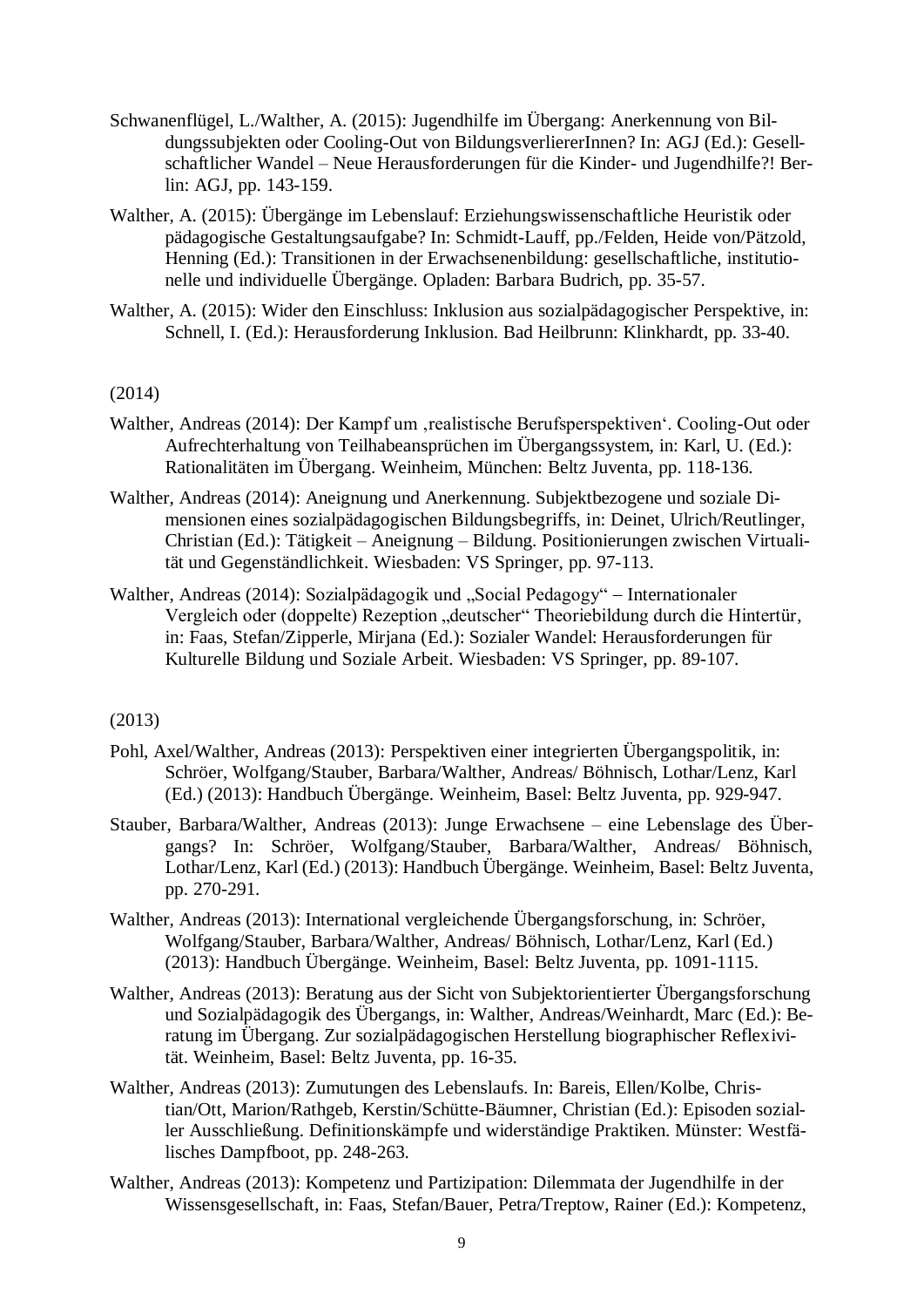Performanz und soziale Teilhabe. Sozialpädagogische Perspektiven auf ein bildungstheoretisches Konstrukt. Wiesbaden: VS Verlag (im Druck).

- Walther, Andreas (2013): Prekäre Konstruktionen. Zu den Lebenslagen junger Erwachsener im Kontext entstandardisierter Lebensläufe, in: Sozial Extra, 36(11-12), pp. 13-18.
- Walther, Andreas/Stauber, Barbara (2013): Übergänge im Lebenslauf, in: Schröer, Wolfgang/Stauber, Barbara/Walther, Andreas/Böhnisch, Lothar/Lenz, Karl (Ed.) (2013): Handbuch Übergänge. Weinheim, Basel: Beltz Juventa, pp. 23-44.

## (2012)

- Muniglia, Virginie/Cuconato, Morena/Loncle, Patricia/Walther, Andreas (2012): The analysis of youth participation in contemporary literature: a European perspective, in: Loncle, Patricia/ Cuconato, Morena/Muniglia, Virginie/Walther, Andreas (Ed.):Youth Participation in Europe. Beyond Discourses, Practices and Realities. Bristol: Policy Press, pp. 1-21.
- Loncle, Patricia/Leahy, Pat/Muniglia, Virginie/Walther, Andreas (2012): Youth participation: strong discourses, weak policies, a general perspective, in: Loncle, Patricia/ Cuconato, Morena/Muniglia, Virginie/Walther, Andreas (Ed.):Youth Participation in Europe. Beyond Discourses, Practices and Realities. Bristol: Policy Press, pp. 21-39.
- Schwanenflügel, Larissa von/Walther, Andreas (2012): Partizipation und Teilhabe, in: Bockhorst, Hildegard/Reinwand, Vanessa-Isabelle/Zacharias, Wolfgang (Ed.): Handbuch Kulturelle Bildung. München: kopaed, pp. 274-279.
- Walther, Andreas (2012): Schwierige Jugendliche prekäre Übergänge? Ein biografischer und international vergleichender Blick auf Herausforderungen im Übergang vom Jugendin das Erwachsenenalter, in: Katzenbach, D./Schnell, I./Thielen, M. (Ed.): Prekäre Übergänge? Erwachsenwerden unter den Bedingungen von Behinderung und Benachteiligung. Bad Heilbrunn: Klinkhardt, pp. .
- Walther, Andreas (2012): Learning to participate or participating to learn, in: Loncle, Patricia/ Cuconato, Morena/Muniglia, Virginie/Walther, Andreas (Ed.):Youth Participation in Europe. Beyond Discourses, Practices and Realities. Bristol: Policy Press, pp. 189-207.
- Walther, Andreas (2012): Participation or non-participation? Getting beyond dichotomies by applying an ideology-critical, a comparative and a biographical perspective, in: Loncle, Patricia/ Cuconato, Morena/Muniglia, Virginie/Walther, Andreas (Ed.):Youth Participation in Europe. Beyond Discourses, Practices and Realities. Bristol: Policy Press, pp. 227- 245.
- Walther, Andreas (2013): Prekäre Konstruktionen. Zu den Lebenslagen junger Erwachsener im Kontext entstandardisierter Lebensläufe, in: Sozial Extra 36(11-12), pp. 13-18.

#### (2011)

- Stauber, Barbara/Walther, Andreas (2011): Übergänge in den Beruf, in: Otto, Hans-Uwe/Thiersch, Hans (Ed.): Handbuch Sozialarbeit/Sozialpädagogik. 4. Auflage, München: Reinhardt, pp. 1703-1716.
- Walther, Andreas (2011): Making the lifelong learning citizen? Europäische Perspektiven einer aktivierenden Lebenslaufpolitik? In: Kommission Sozialpädagogik (Ed.): Bildung des Effective Citizen – Sozialpädagogik auf dem Weg zu einem neuen Sozialentwurf? Weinheim, München: Juventa, pp. 139-157.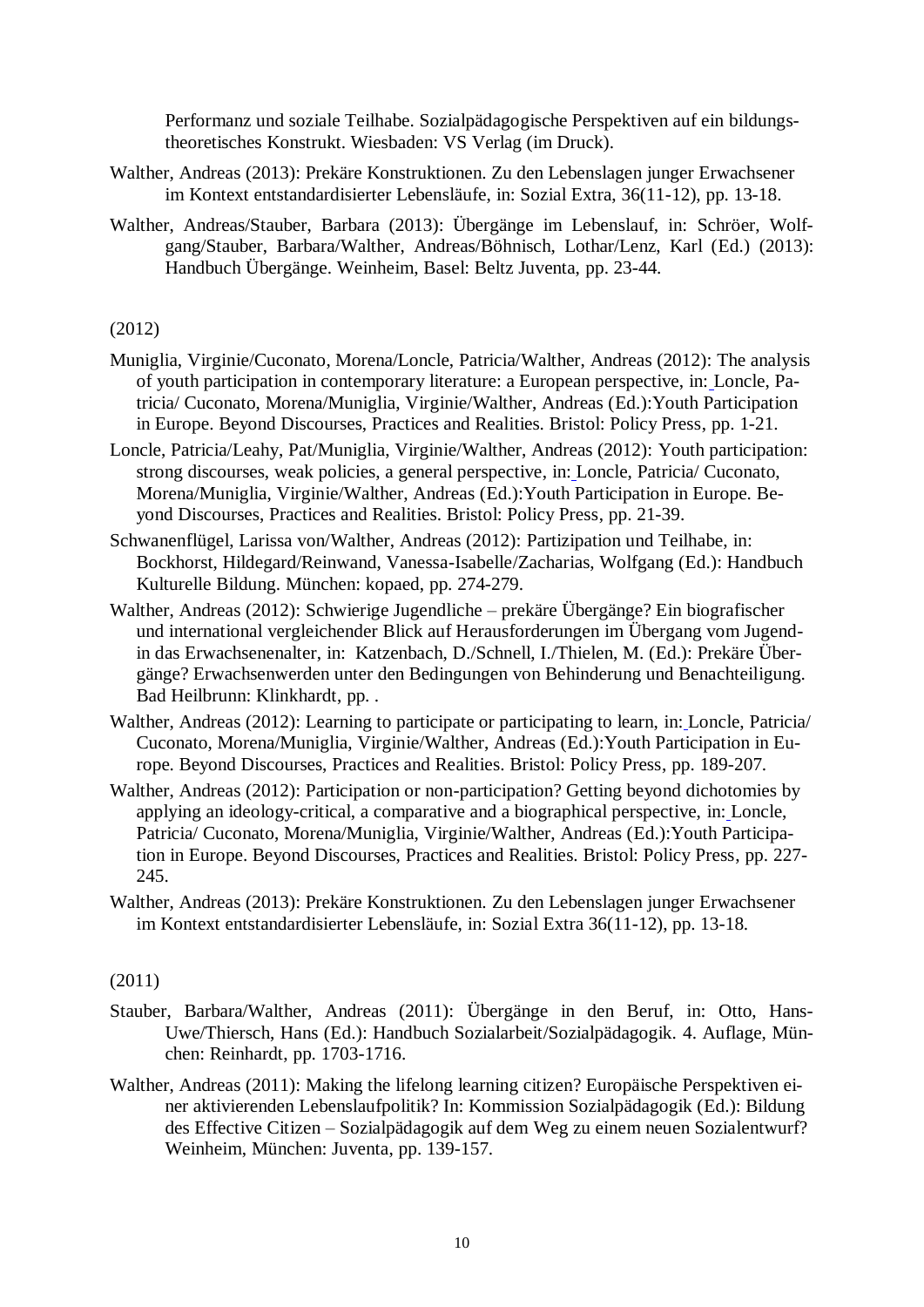- Walther, Andreas (2011): Konstruktionen von Hilfebedarf im internationalen Vergleich. Lebenslaufregimes als Bezugsrahmen für den vergleichende sozialpädagogische Forschung, in: Oelerich, Gertrud/Otto, Hans-Uwe (Ed.): Soziale Arbeit und Empirische Forschung. Ein Studienbuch. Wiesbaden: VS-Verlag, pp. 253-273.
- Walther, Andreas (2011): Handeln junger Frauen und Männer in der Öffentlichkeit Partizipation oder Nicht-Partizipation? In: Pohl, Axel/Stauber, Barbara/Walther, Andreas (Ed.): Jugend – Akteurin sozialen Wandels. Weinheim, München: Juventa, pp. 203-237.
- Walther, Andreas (2011): "Übergangsregimes" als transdisziplinäres Modell international vergleichender Jugendforschung, in: Riegel, Christine/Scherr, Albert/Stauber, Barbara (Ed.): Transdisziplinäre Jugendforschung. Wiesbaden: VS-Verlag, pp. 305-327.
- Walther, Andreas/Stauber, Barbara (2011): Soziale Arbeit und Europa am Beispiel von Jugendpolitik und Jugendhilfe, in: Online-Enyklopädie Erziehungswissenschaft. Weinheim und München: Juventa. DOI 10.3262/EEO14110186
- Walther, Andreas/Parreira do Amaral, Marcelo/Litau, John (2011): Zugänge, Bewältigung und Relevanzen: die Regulierung von Bildung im Lebenslauf. Das EU-Forschungsprojekt "Governance of Educational Trajectories in Europe" (GOETE), in: Soziale Passagen, 3(1), pp. 145-149.

## (2010)

Treptow, Rainer/Walther, Andreas (2010): Internationalität und Vergleich in der Sozialen Arbeit, in: Online-Enyklopädie Erziehungswissenschaft. Weinheim und München: Juventa. Online: DOI 10.3262/EEO14100066.

# (2009)

Walther, Andreas (2009): Jugend in Europa: Lebenslagen und Institutionalisierungsweisen im Vergleich, in: Schulze-Krüdener, Jörgen (Ed.): Lebensalter und Soziale Arbeit, Band 3: Jugend. Baltmannsweiler: Schneider Verlag Hohengehren, pp. 75-98.

## (2008)

Walther, Andreas (2008): Die Entdeckung der jungen Erwachsenen: eine neue Lebensphase oder die Entstandardisierung des Lebenslaufs? In: Rietzke, Tim/Galuske, Michael (Ed.) (2008): Lebensalter und Soziale Arbeit, Band 4: Junges Erwachsenenalter. Baltmannsweiler: Schneider Verlag Hohengehren, pp. 10-36.

## (2007)

- Pohl, Axel/Stauber, Barbara/Walther, Andreas (2007): Sozialpädagogik des Übergangs und Integrierte Übergangspolitik, in: Stauber, Barbara/Pohl, Axel/Walther, Andreas (Ed.): Subjektorientierte Übergangsforschung. Rekonstruktion und Unterstützung biografischer Übergänge junger Erwachsener. Weinheim und München: Juventa, pp. 201-227.
- Stauber, Barbara/Walther, Andreas (2007): Subjektorientierte Übergangsforschung: methodologische Perspektiven, in: Stauber, Barbara/Pohl, Axel/Walther, Andreas (Ed.): Subjektorientierte Übergangsforschung. Rekonstruktion und Unterstützung biografischer Übergänge junger Erwachsener. Weinheim und München: Juventa, pp. 41-65.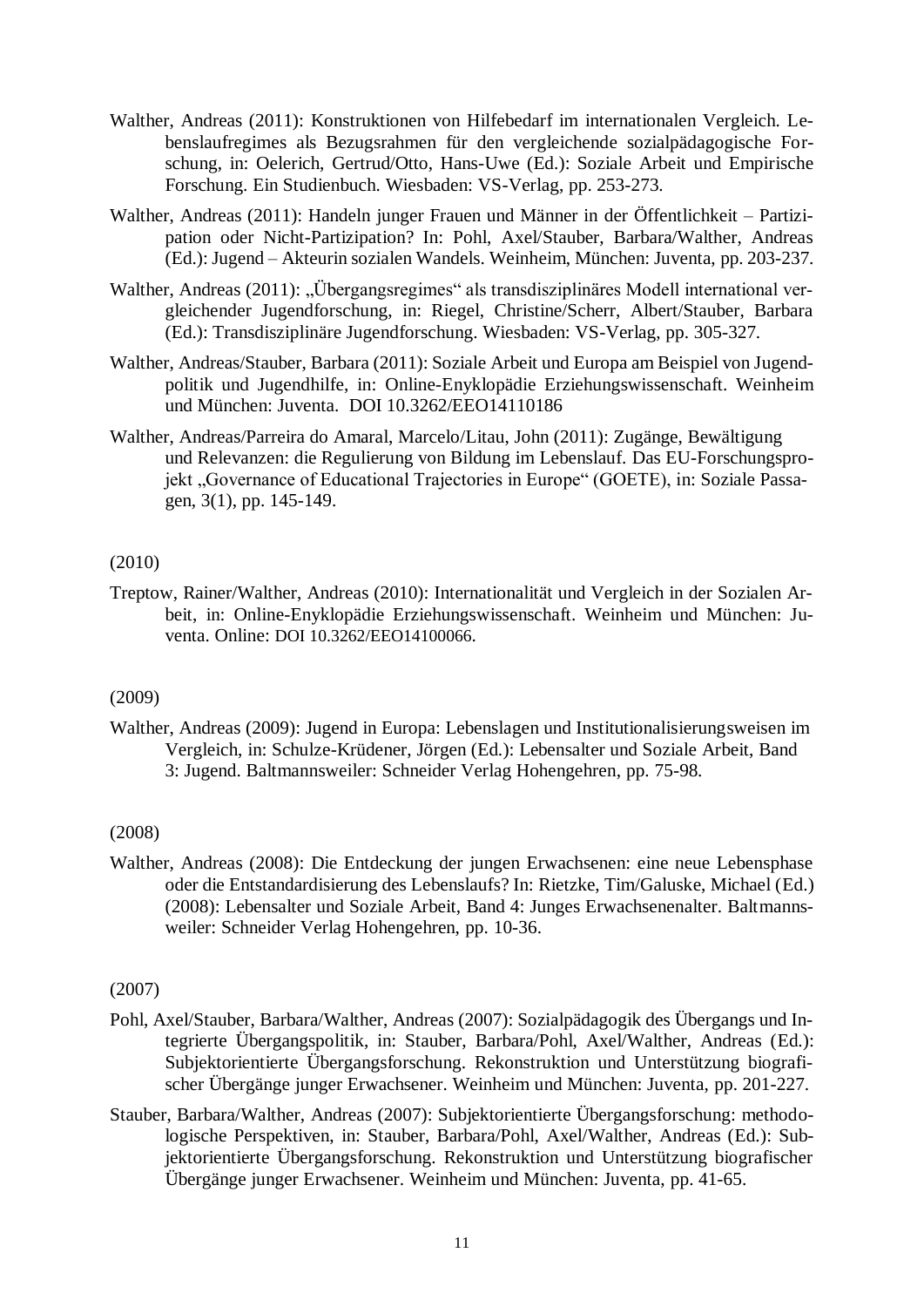- Thiel, Ansgar/Walther, Andreas/Seiberth, Klaus/Johler, Reinhard (2007): Europa und seine Fremden – Migration, Integration und die Gestaltung kultureller Vielfalt, in: Johler, Reinhard/Thiel, Ansgar/Schmid, Josef/Treptow, Rainer (Ed.): Europa und seine Fremden. Die Gestaltung kultureller Vielfalt als Herausforderung, Bielefeld: transcript, pp. 13-27.
- Walter, Sibylle/Walther, Andreas (2007): "Context matters": Anforderungen, Risiken und Spielräume im deutschen Übergangssystem, in: Stauber, Barbara/Pohl, Axel/Walther, Andreas (Ed.): Subjektorientierte Übergangsforschung. Rekonstruktion und Unterstützung biografischer Übergänge junger Erwachsener. Weinheim und München: Juventa, pp. 65-97.
- Walther, Andreas (2007): Active Participation of Young People in their Transitions to Work, in: Heimgartner, Arno (Ed.): Face of Research on European Social Development. Community Work, Cicil Society and the Professionalisation of Social Work, Wien: LiT, pp. 57-73.
- Walther, Andreas (2007): Educated, (un)employed, activated, included "participated"? Contradictions in supporting young people in their transitions to work, in: Colley, Helen/Boetzelen, Philipp/Hoskins, Bryony/Parveva, Theodora (Ed.): Social inclusion and young people: breaking down the barriers. Strasbourg: Council of Europe Publishing, pp. 101-115.
- Walther, Andreas/Pohl, Axel (2007): Jóvenes desfavorecidos en Europa: Constelaciones y respuestas politicas. A modo de conclusiones, in : Revista de Estudios de Juventud, No. 77, pp. 155-173.
- Walther, Andreas/Stauber, Barbara (2007): Übergänge in Lebenslauf und Biographie. Vergesellschaftung und Modernisierung aus subjektorientierter Perspektive, in: Stauber, Barbara/Pohl, Axel/Walther, Andreas (Ed.): Subjektorientierte Übergangsforschung. Rekonstruktion und Unterstützung biografischer Übergänge junger Erwachsener. Weinheim und München: Juventa, pp. 19-41.
- Walther, Andreas/Walter, Sibylle./Pohl, Axel (2007): "Du wirst echt in eine Schublade gesteckt ..." Junge Frauen im Übergangssystem zwischen Wahlbiographie und Cooling-Out, in: Stauber, Barbara/Pohl, Axel/Walther, Andreas (Ed.): Subjektorientierte Übergangsforschung. Rekonstruktion und Unterstützung biografischer Übergänge junger Erwachsener. Weinheim und München: Juventa, pp. 97-129.

## (2006)

- Biggart, Andy/Walther, Andreas (2006): Coping with Yo-yo-Transitions: Young Adults Struggle for Support, between Family and State in Comparative Perspective, in: Leccardi, C./Ruspini, E. (Ed.): A New Youth? Young People, Generations and Family Life, Aldershot: Ashgate, pp. 41-62.
- Cuconato, Morena/Hayes, Amanda/Lenzi, Gabriele/Walther, Andreas (2006): 'Soft' and 'Hard' Policy Measures for Young People, in: Walther, A./du Bois-Reymond, M./Biggart, A. (Ed.): Participation in transition. Motivation of young people for working and learning across Europe, Frankfurt/Main u.a.: Peter Lang, pp. 65-83.
- Pohl, Axel/Stauber, Barbara/Walther, Andreas: Zur Bedeutung informeller und partizipativer Lernprozesse für die Übergänge junger Erwachsener in die Arbeit, in: Tully, Claus J. (Ed.): Lernen in flexibilisierten Welten, Weinheim/München: Juventa, pp. 183-201.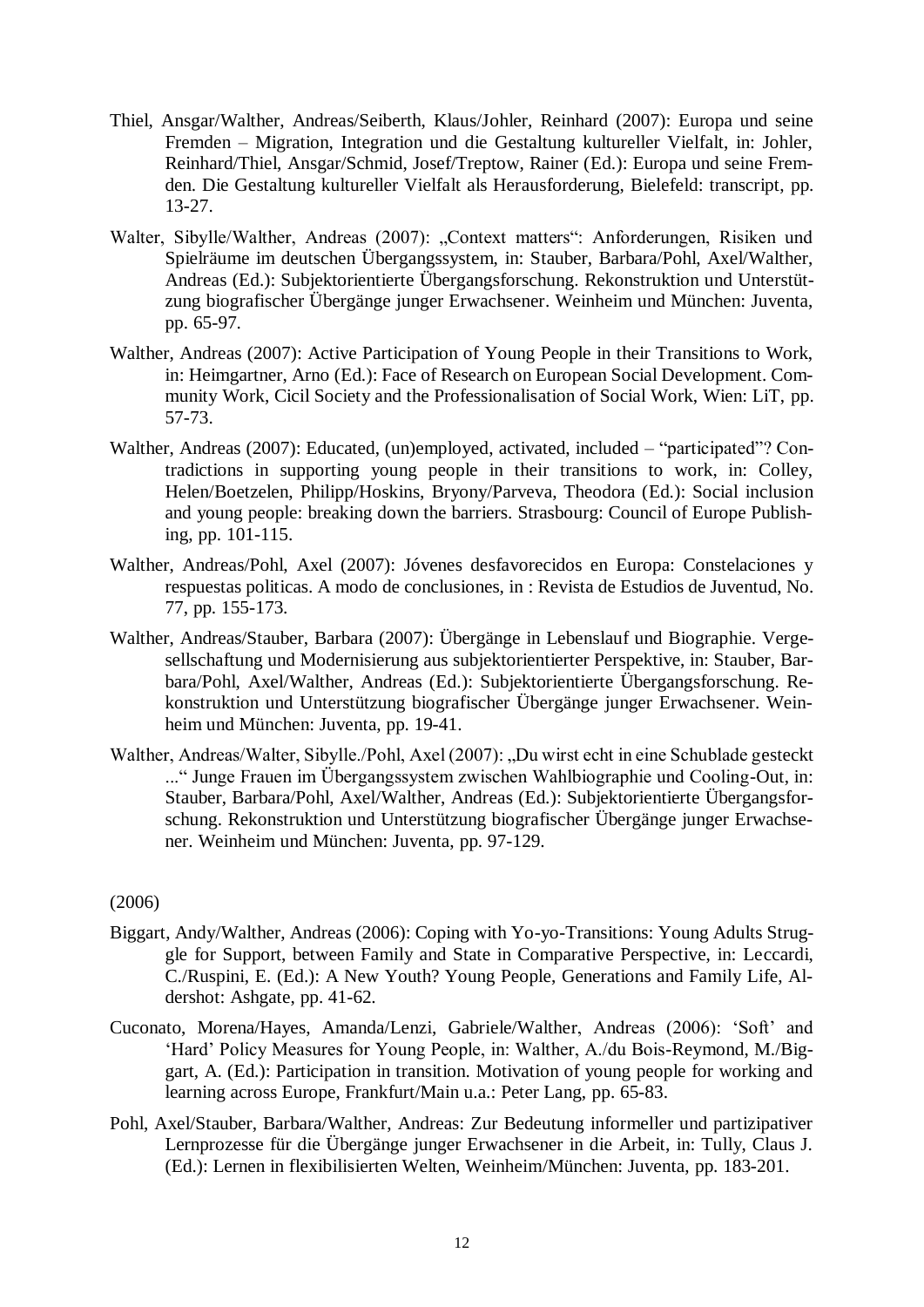- Pohl, Axel/Walther, Andreas (2006): Benachteiligtenförderung: Lernen von Europa. Expertise für das Good Practice Center zur Förderung von Benachteiligten in der beruflichen Bildung. Bonn: Bundesinstitut für berufliche Bildung [\(http://www.good-practice.de/exper](http://www.good-practice.de/expertise_europa.pdf)[tise\\_europa.pdf\)](http://www.good-practice.de/expertise_europa.pdf).
- Pohl, Axel/Walther, Andreas (2006): Benachteiligte Jugendliche in Europa, in: Aus Politik und Zeitgeschichte. Beilage zur Wochenzeitung Das Parlament, B 47/2006, pp. 26-36 [\(http://www.bpb.de\)](http://www.bpb.de/).
- Stauber, Barbara/Walther, Andreas (2006): Motivational Careers in Transitions: expectations, experiences and changes, in: Walther, Andreas/du Bois-Reymond, Manuela/Biggart, Andy (Ed.): Participation in transition. Motivation of young people for working and learning across Europe, Frankfurt/Main u.a.: Peter Lang, pp. 127-153.
- Walther, Andreas (2006): Schwierige Übergänge: die biographische Perspektive junger Frauen und Männer, in: Friedrich-Ebert-Stiftung (Ed.): Übergänge zwischen Schule und Beruf und darauf bezogene Hilfesysteme in Deutschland, Bonn: Friedrich-Ebert-Stiftung, pp. 37-48.
- Walther, Andreas (2006): Von der Jugendberufshilfe zu einer , Sozialpädagogik des Übergangs'? International vergleichende Perspektiven einer Integrierten Übergangspolitik jenseits des deutschen Entwicklungspfads von Bismarck bis Hartz, in: Schweppe, C./Sting, pp. (Ed.): Sozialpädagogik im Übergang. Neue Herausforderungen für Disziplin, Profession und Ausbildung. Weinheim/München: Juventa, pp. 205-221.
- Walther, Andreas (2006): Regulating Youth Transitions: trends, dilemmas and variations across different 'regimes' in Europe, in: Walther, Andreas/du Bois-Reymond, Manuela/Biggart, Andy (Ed.): Participation in transition. Motivation of young people for working and learning across Europe, Frankfurt/Main u.a.: Peter Lang, pp. 43-65.
- Walther, Andreas/du Bois-Reymond, Manuela/Biggart, And (2006): Learning, Motivation and Participation in Youth Transitions: theoretical perspectives, in dies. (Ed.): Participation in transition. Motivation of young people for working and learning across Europe, Frankfurt/Main u.a.: Peter Lang, pp. 21-43.
- Walther, Andreas/Pohl, Axel/Burgess, Paul (2006): Potentials of Participation for Citizenship and Social Inclusion, in: Walther, Andreas/du Bois-Reymond, Manuela/Biggart, Andy (Ed.): Participation in transition. Motivation of young people for working and learning across Europe, Frankfurt/Main u.a.: Peter Lang, pp. 205-225.

## (2005)

- Pohl, Axel/Stauber, Barbara/Walther, Andreas (2005): Ohne doppelten Boden, aber mit Netz? Informelle Netzwerke junger Frauen und Männer beim Übergang in die Arbeit, ihre Voraussetzungen und sozialpädagogische Möglichkeiten sie zu stärken, in: Bauer, Petra/Otto, Ulrich (Ed.): Mit Netzwerken professionell zusammenarbeiten, Tübingen: DGVT-Verlag, pp. 299-333.
- Walther, Andreas (2005): Partizipation als Weg aus dem Aktivierungsdilemma? Perspektiven subjektorientierter Unterstützung junger Frauen und Männer im Übergang in die Arbeit im internationalen Vergleich, in: Dahme, Hans-Jürgen/Wohlfahrt, Norbert (Ed.): Aktivierende Soziale Arbeit. Konzepte – Handlungsfelder – Fallbeispiele, Hohengehren, pp. 44-58.
- Walther, Andreas (2005): Motivation junger Frauen und Männer beim Übergang in die Arbeit, in: Jugend-Beruf-Gesellschaft 2/2005, pp. 88-95.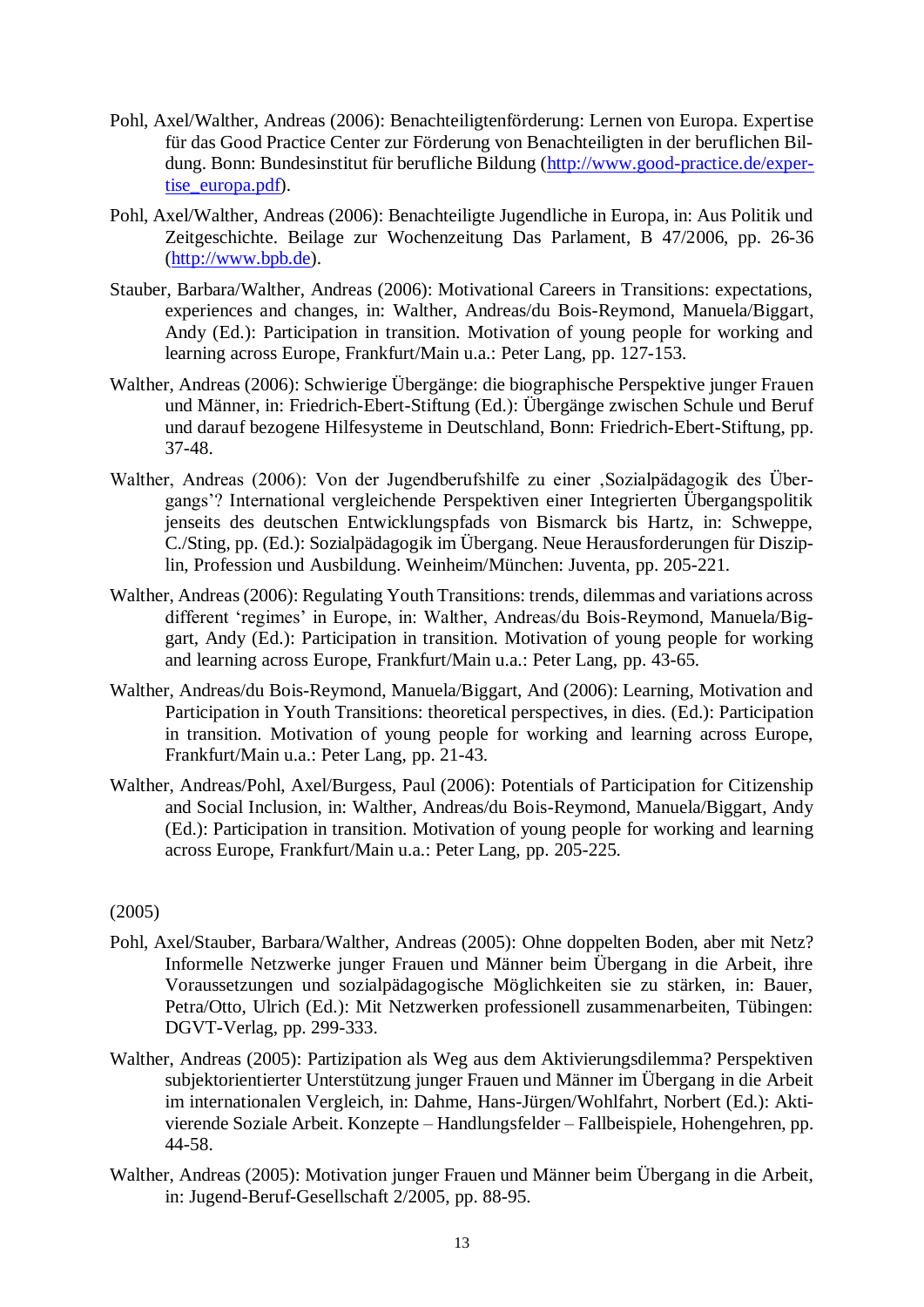- Walther, Andreas (2005): Was brauchen Jugendliche, um sich zu integrieren? In: Schlag, Thomas/Lallinger, Manfred/Fitzner, Thilo (Ed.): Von der Schule ... in den Beruf. Berufliche Bildung und Integration junger Menschen. Bad Boll: edition akademie, pp. 26- 46.
- Walther, Andreas (2005): Risks and Responsibilities? The Individualisation of Youth Transitions and the Ambivalence between Participation and Activation in Europe, in: Social Work & Society, Vol. 3, No. 1 (online-journal: [www.socwork.net\)](http://www.socwork.net/).
- Walther, Andreas (2005): Individualizacija transizije mladih v zaposlitev ter ambivalentnost med participacijo in aktivacijo v Evropi, in: Socialna pedagogika, Vol. 9, No. 4, pp. 371-391. (in slowenischer Sprache)

#### (2004)

- Stauber, Barbara/Walther, Andreas (2004): Übergangsforschung aus soziologischer Perspektive: die Entstandardisierung von Übergängen im Lebenslauf junger Erwachsener, in: Schumacher, Eva (Ed.): 'Übergänge' in Schule und Ausbildung. Gesellschaftliche, subjektive und pädagogische Relevanzen, Stuttgart: Klinkhardt, pp. 47-69.
- Stauber, Barbara/Walther, Andreas (2004): From education to learning? Young people constructing their biographies in the context of de-standardised transition between youth and adulthood, in: Bechmann Jensen, Torben (Ed.): The European Villager. Festschrift Sven Mørch, Copenhagen: Psychological Institute, University of Copenhagen, pp. 53- 77.
- Walther, Andreas (2004): Dilemas de las políticas de transición : discrepancias de las perspectivas de los jovenes y de las instituciones, in: López Blasco, Andreu/Walther, Andreas (Ed.): Políticas de Juventud en Europa – un contexto de flexibilidad e incertidumbre. Revista de estudios DE JUVENTUD No 65, pp. 133-149.
- Walther, Andreas (2004): Bewältigung von Übergängen in Arbeit. Potenziale der Partizipation und des informellen Lernens, in: DISKURS, Vol. 14, No. 2, pp. 20-28.

## (2003)

- Walther, Andreas (2003): Introduction: Young people and the contradictions of inclusion, in: López Blasco, Andreu/McNeish, Wallace/Walther, Andreas (Ed.): Young people and the contradictions of inclusion: Integrated Transition Policies in Europe. Bristol: Policy Press, pp. 1-17.
- Walther, Andreas (2003): Empowerment or , cooling-out'? Dilemmas and contradictions of Integrated Transition Policies, in: López Blasco, Andreu/McNeish, Wallace/Walther, Andreas (Ed.) Young people and the contradictions of inclusion: Integrated Transition Policies in Europe. Bristol: Policy Press, pp. 183-205.
- Walther, Andreas (2003): Aktivierung: Varianten zwischen Erpressung und Empowerment. Für eine Erweiterung des Diskurses zum aktivierenden Sozialstaat in vergleichender Perspektive, in: neue praxis 3+4/2003, pp. 288-306.
- Walther, Andreas (2003): Junge Erwachsene und die Bedeutung von Spielräumen beim Übergang in die Arbeit, in: LISU (Ed.): Regionale Ermöglichungsstrukturen in Europa. Netzwerke und Kompetenzentwicklung junger Erwachsener, Berlin: AGBW, pp. 31- 53.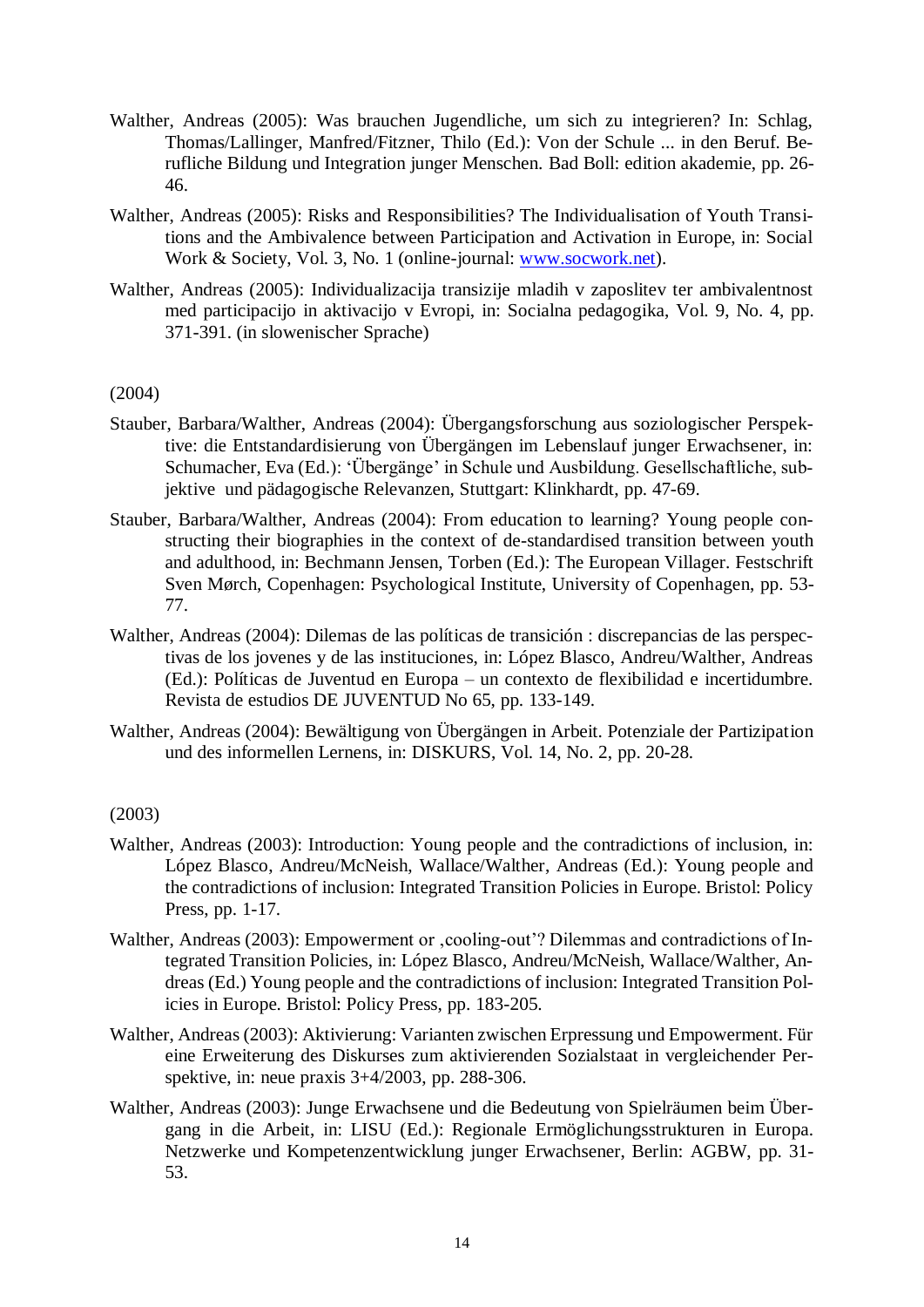(2002)

- Biggart, Andy/Cuconato, Morena/Furlong, Andy/Lenzi, Gabriele/Stauber, Barbara/Tagliaventi, Maria Teresa (2002): Misleading Trajectories between Flexibilisation and Standardisation – Great Britain, Italy and West Germany, in: Walther, Andreas/Stauber, Barbara u.a. (Ed.): Misleading Trajectories – Integration Policies for Young Adults in Europe. Opladen: Leske+Budrich 2002, pp. 44-66.
- Bois-Reymond, Manuela du/Cuconato, Morena/Lenzi, Gabriele/López Blasco, Andreu/Stauber, Barbara/Walther, Andreas (2002): Integrated Transition Policies, in: Walther, Andreas/Stauber, Barbara u.a. (Ed.): Misleading Trajectories – Integration Policies for Young Adults in Europe. Opladen: Leske & Budrich, pp. 153-181.
- EGRIS (European Group for Integrated Social Research) (2002): Leading or Misleading Trajectories? Concepts and Perspectives, in: Walther, Andreas/Stauber, Barbara u.a. (Ed.): Misleading Trajectories – Integration Policies for Young Adults in Europe. Opladen: Leske & Budrich, pp. 117-153.
- Stauber, Barbara/Walther, Andreas (2002): Junge Erwachsene, in: Schröer, Wolfgang/Struck, Norbert/Wolff, Mechthild (Ed.): Handbuch Kinder- und Jugendhilfe, Weinheim/München: Juventa, pp.113-147.
- Stauber, Barbara/Walther, Andreas (2002): Yoyo's at work ein europäisch-vergleichender Blick auf Handlungsspielräume junger Frauen und Männer, in: neue praxis 3/2002, pp. 268-285.
- Stauber, Barbara/Walther, Andreas (2002): Young Adults in Europe Transitions, Policies and Social Change, in: Walther, Andreas/Stauber, Barbara u.a. (Ed.): Misleading Trajectories – Integration Policies for Young Adults in Europe. Opladen: Leske & Budrich 2002, pp. 11-27.
- Walther, Andreas (2002): Jugendhilfe und Europa, in: Schröer, Wolfgang/Struck, Norbert/Wolff, Mechthild (Ed.): Handbuch Kinder- und Jugendhilfe, Weinheim/München: Juventa, pp. 1139-1161.
- Walther, Andreas (2002): The Diversity of National Transition Systems, in: Walther, Andreas/Stauber, Barbara u.a. (Ed.): Misleading Trajectories – Integration Policies for Young Adults in Europe. Opladen: Leske & Budrich 2002, pp. 27-43.

#### (2001)

- Walther, Andreas (2001): Hauptsache unterkommen? Eine europäisch-vergleichende Analyse institutioneller Ausgrenzungsrisiken beim Übergang junger Erwachsener in die Arbeit, in: DISKURS 2/2001, pp. 35-41.
- Walther, Andreas (2001): ,Benachteiligung': zum Umgang mit Ausgrenzungsrisiken junger Frauen und Männer in Europa, in: WSI-Mitteilungen 12/2001, pp. 735-743.
- Walther, Andreas (2001): Theater statt Arbeit? Darstellende Künste als Empowerment im Übergang in die Arbeit, in: Gropper, E./Jenter, A. (Ed.): Statt Ausgrenzung und Gewalt – HALT! Für Kinder und Jugendliche. Stuttgart: ajs, pp. 121-133.

#### (2000)

Crewe, Jimmy/Walther, Andreas (2000): Theater statt Arbeit? Empowerment und soziale Integration durch darstellende Künste, in A. Pohl and pp. Schneider (Ed..) Sackgassen -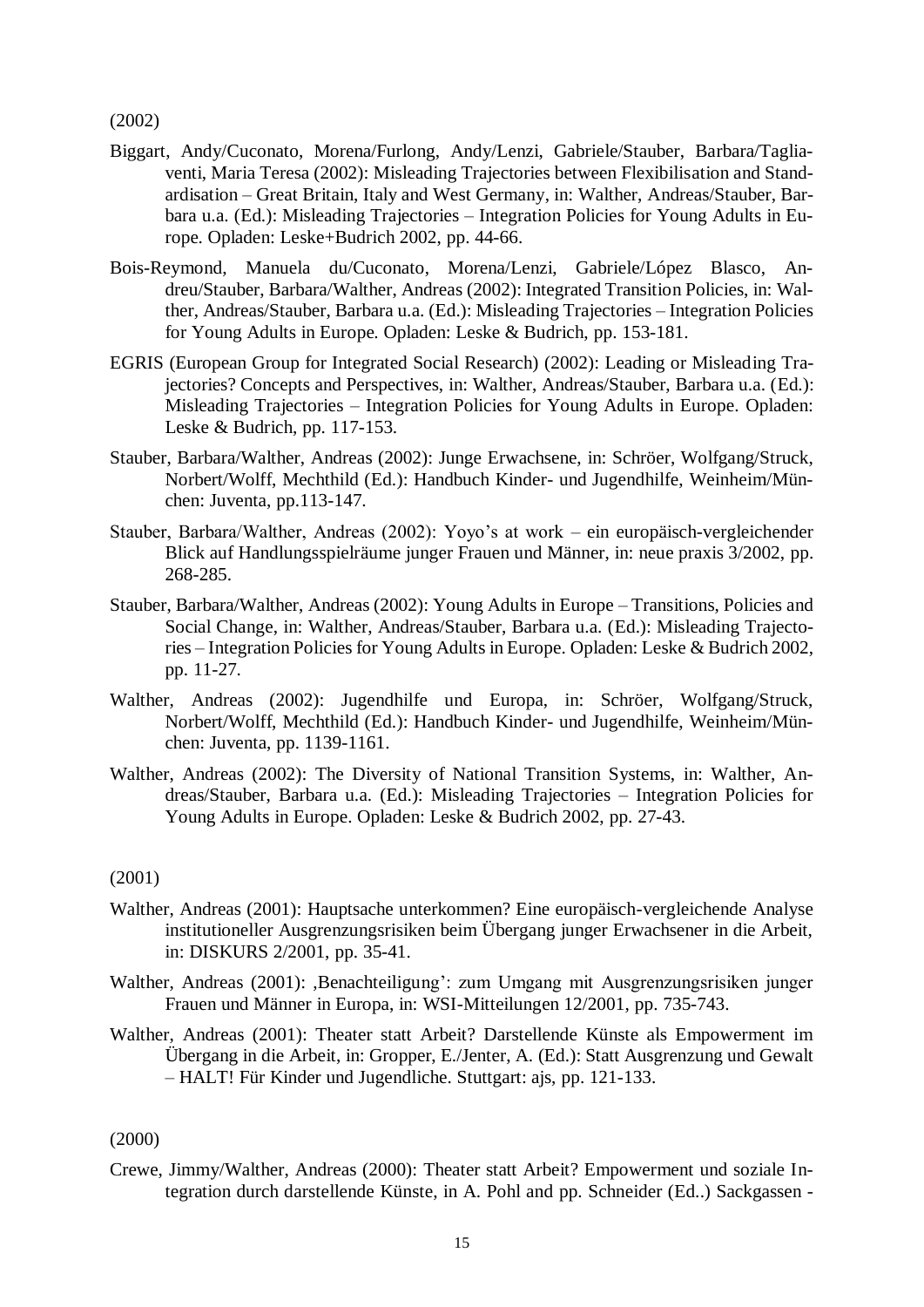Umleitungen -Überholspuren? Ausgrenzungsrisiken und neue Perspektiven im Übergang in die Arbeit, Tübingen: Neuling, pp. 177-187.

- Stauber, Barbara/Walther, Andreas (2000): Selektion und Cooling-Out durch das Benachteiligungsprinzip, in A. Pohl and pp. Schneider (Ed.) Sackgassen - Umleitungen -Überholspuren? Ausgrenzungsrisiken und neue Perspektiven im Übergang in die Arbeit, Tübingen: Neuling, pp. 17-35.
- Walther, Andreas (2000): Erweiterung der Spielräume beim Übergang in die Arbeit durch darstellende Künste und Existenzgründung – Anregungen aus Großbritannien und Italien, in: Landeshauptstadt Dresden, Jugendamt/Friedrich-Ebert-Stiftung (Ed.) Lebenswelten und Arbeit, Dokumentation des Ersten Forums Jugendberufshilfe, 27.-29. Mai 1999, pp. 126-144.
- Walther, Andreas (2000/2001): "Erstmal ausprobieren" Darstellende Künste und selbständige Arbeit als Optionen für junge Erwachsene beim Übergang in die Arbeit, Teil 1und 2 in: Forum für Kinder- und Jugendarbeit, 4/2000, pp. 52-61 sowie 1/2001, pp. 41-47.

#### (1999)

- Du Bois-Reymond, Manuela/Walther, Andreas (1999) : Lifelong Learning between ,Want' and ,Must'. Contradictions of the Learning Society, in: Walther, a., Stauber, B. (Ed.): Lifelong Learning in Europe - differences and divisions, Vol. 2. Tübingen: Neuling 1999, pp. 21-49.
- Stauber, Barbara/Walther, Andreas (1999): Squaring the Circle: Lifelong Learning between Differences and Social Divisions, in: Walther, A., Stauber, B. (Ed.): Lifelong Learning in Europe - differences and divisions, Tübingen: Neuling, pp. 11-21.
- Walther, Andreas/Stauber, Barbara/du Bois-Reymond, Manuela/Bolay, Eberhard/Mørch, Sven/Pais, José Machado/Schröer, Andreas (1999): Young Adults in Europe - New trajectories between youth and adulthood. In: CYRCE (Ed.): Intercultural Reconstruction. European Yearbook for Youth Policy and Research, Vol. 2. Berlin, New York: De Gruyter, 61-89.

#### (1998)

- Walther, Andreas/Stauber, Barbara (1998): Lifelong Learning in Europe an open concept between visions and divisions. In: Walther, A., Stauber B. (Ed.): Lebenslanges Lernen in Europa - Optionen der Vereinbarung von Leben, Lernen und Arbeiten / Lifelong Learning in Europe: Options for the Integration of Living, Learning and Working? Tübingen: Neuling 1998, pp. 11-30.
- Stauber, Barbara/Walther, Andreas (1998): Lebenslanges Lernen in Europa ein offenes Konzept zwischen normativem Überschuß und sozialer Ungleichheit? In: Walther, A., Stauber B. (Ed.): Lebenslanges Lernen in Europa - Optionen der Vereinbarung von Leben, Lernen und Arbeiten / Lifelong Learning in Europe: Options for the Integration of Living, Learning and Working? Tübingen: Neuling 1998, pp. 30-52.

(vor 1998)